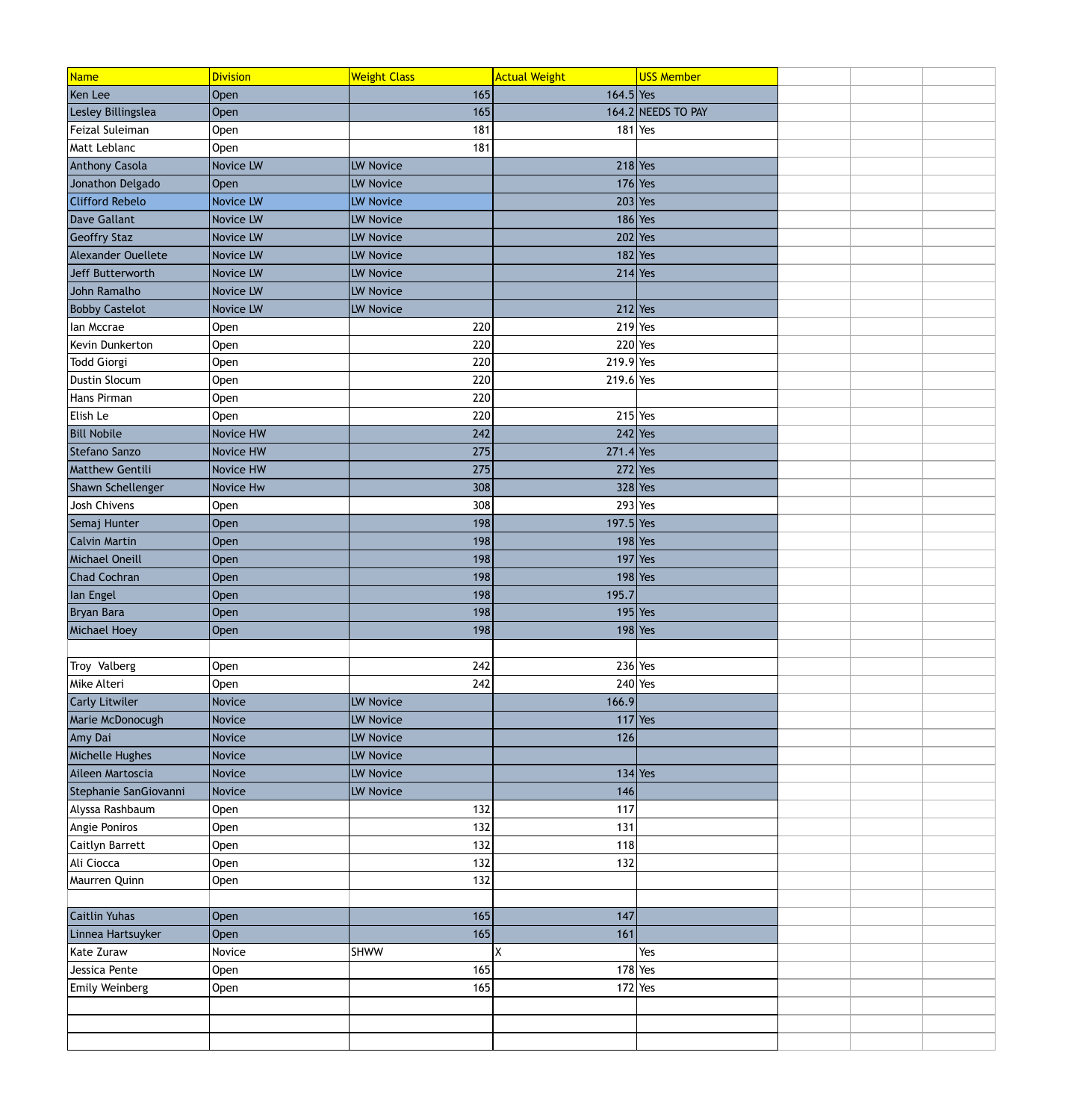| 500<br>24.6<br>Open<br>165<br>$\overline{2}$<br>12.44<br>$\overline{2}$<br>12<br>6<br>$\blacktriangle$<br>Lesley Billingslea<br>440<br>50 (ft)<br>20.33<br>Open<br>165<br>$\overline{2}$<br>3<br>Feizal Suleiman<br>181<br>530<br>17.2<br>15.41<br>Open<br>11<br>5<br>181<br>10 <sup>1</sup><br>470<br>Matt Leblanc<br>16.46<br>$\overline{2}$<br>5<br>14.11<br> Open<br>11<br>32<br>198<br>Novice<br>440<br>35.4<br>17<br>23<br><b>Anthony Casola</b><br>14.14<br>10<br>181<br>13<br>440<br>Novice<br>26.4<br>23<br>13.47<br>30<br>10<br>40<br>Jonathon Delgado<br>6<br>11<br>198<br>470<br>21<br><b>Clifford Rebelo</b><br>25.28<br>$\overline{7}$<br>15<br>21.74<br>Novice<br>16<br>$\Omega$<br>8<br>198<br>410<br>49.59<br>15.07<br>18<br>Dave Gallant<br>Novice<br>$12$<br>$\mathcal{R}$<br>9<br>6<br>198<br>500<br>24<br><b>Geoffry Staz</b><br>Novice<br>45.76<br>14.85<br>11<br>15<br>9<br>$\overline{2}$<br>10<br>198<br>500<br>16.02<br>18<br>Alexander Ouellete<br>Novice<br>01:06.4<br>10<br>$12$<br>9<br>220<br>38<br>410<br>Novice<br>14.77<br>29<br>Jeff Butterworth<br>11<br>19.79<br>9<br>24<br>10<br>6<br>220<br>530<br>48<br>19.08<br>10 <sup>°</sup><br>26<br>10<br>John Ramalho<br>Novice<br>10 <sup>°</sup><br>11.43<br>10 <sup>1</sup><br>36<br>11<br>220<br>470<br>33<br>18<br>26<br>Danny Gomez<br>20.22<br>12.3<br>Novice<br>8<br>8<br>220<br>410<br>34<br>26.56<br>11.91<br>27<br><b>Bobby Castelot</b><br>Novice<br>18<br>$5\phantom{.}$<br>6<br>220<br>30.86<br>16.3<br>19<br>Open<br>13<br>Ian Mccrae<br>$\overline{0}$<br>8<br>220<br>535<br>54.06<br>$2 \overline{ }$<br>23.56<br>13<br>Kevin Dunkerton<br> Open<br>$6 \overline{6}$<br>220<br>10 <sup>1</sup><br>535<br>22.04<br>35 (ft)<br>Todd Giorgi<br>Open <br>$11$<br>13<br>13<br>220<br>20.48<br>27<br>625<br>16<br>13.06<br>22<br>Dustin Slocum<br>Open<br>10<br>8 <sup>1</sup><br>6<br>.5.<br>220<br>12<br>515<br>42.04<br>21.83<br>Hans Pirman<br>$\overline{3}$<br> Open<br>3<br>$6\overline{6}$<br>9<br>220<br>22<br>640<br>29.56<br>19.06<br>Elish Le<br>14<br>18<br>Open<br>5<br>6<br><b>Bill Nobile</b><br>242<br>565<br>27.3<br>17<br>Novice<br>15.35<br>10<br>13<br>$\overline{3}$<br>275<br>535<br>$99$ (ft)<br>40.26<br>Stefano Sanzo<br>Novice<br>ຳ<br>5<br>6<br>275<br><b>Matthew Gentili</b><br>Novice<br>475<br> 50(ft) <br>19.45<br>$\Omega$<br>$\overline{1}$<br>$\bullet$<br>308<br>515<br>Shawn Schellenger<br>Novice<br>21.4<br>13.2<br>18<br>10<br>14<br>$\overline{2}$<br>308<br>13<br>Josh Chivens<br>515<br>16.86<br>44.04<br> Open <br>$\overline{\mathbf{3}}$<br>515<br>198<br>21<br>Semaj Hunter<br>Open<br>21.08<br>13<br>16.03<br>15<br>$\boldsymbol{4}$<br>535<br>198<br><b>Calvin Martin</b><br>Open<br>24.25<br>$11$<br>17.79<br>16<br>12<br>$\overline{3}$<br>6<br>17<br>198<br>515<br>Michael Oneill<br>22.21<br>2 <sup>2</sup><br>$11$<br>15.41<br>14<br>Open<br>28<br>198<br>10 <sup>1</sup><br>565<br>Open<br>15.11<br><b>Chad Cochran</b><br>15.88<br>19<br>23<br>$\overline{7}$<br>6<br>198<br>13<br>425<br>$12$<br>21<br>lan Engel<br>Open<br>35.08<br>14.55<br>17<br>26<br>198<br>515<br>16.45<br>13<br>19<br>10<br><b>Bryan Bara</b><br>Open<br>$\overline{5}$<br>14.36<br>5<br>30<br>535<br>198<br>Michael Hoey<br>14.21<br>13.56<br>Open<br>18<br>25<br>6<br>242<br>10 <sup>1</sup><br>605<br>26.75<br>15.85<br> Open<br>$\overline{2}$<br>$\blacktriangle$<br>6<br>242<br>Mike Alteri<br>11<br>585<br>24.88<br>16.86<br>Open <br>$2 \overline{ }$<br>5<br>11<br>O<br><b>LW</b><br>245<br>25<br>Novice<br>17<br>12.47<br>12<br>17.42<br>15<br>20<br>6<br>245<br><b>LW</b><br>10 <sup>1</sup><br>22.44<br>2 <sup>2</sup><br>Novice<br>9<br>17.01<br>$11$<br>14<br>27<br>285<br><b>LW</b><br>16<br>Novice<br>17.48<br>15<br>12.2<br>21<br>.5<br>14<br>6<br>20<br>LW<br>17<br>245<br>Novice<br>20.66<br>$12$<br>14.01<br>16<br>10<br>$\overline{3}$<br>22<br>LW<br>20<br>265<br>15.32<br>18.89<br>15<br>Novice<br>18<br>10<br>10<br>135<br>Novice<br><b>ILW</b><br>$74$ (ft)<br>26.33<br>$\overline{3}$<br>$\overline{7}$<br>132<br>265<br>Open<br>01:48.8<br>2 <sup>2</sup><br> 0 <br>$6\overline{6}$<br>$\boldsymbol{A}$<br>6<br>6<br>132<br>335<br>33.02<br>14<br>33.46<br>13<br>15<br>$\overline{3}$<br>15<br> Open<br>5<br>$\Omega$<br>132<br>45.56<br>Open <br>$\mathbf{0}$<br>$\overline{0}$<br>$\overline{2}$<br>23<br>132<br>335<br>Ali Ciocca<br>20.21<br>28.06<br>Open<br>13<br>16<br>5<br>132<br>13<br>26.47<br>17.44<br>16<br>12<br> Open<br> 0 <br>$\mathbf{0}$<br>8<br>Open<br>165<br>335<br> 96(ft) <br>15.73<br>$\overline{\mathbf{3}}$<br>$\boldsymbol{4}$<br>165<br>295<br>39.11<br>Open<br>$2\overline{ }$<br>$\mathbf{0}$<br>$\overline{2}$<br>14.76<br> 0 <br>$\overline{\mathcal{L}}$<br><b>SHWW</b><br>225<br>99 (ft)<br>17.03<br>Jessica Pente<br>Novice<br>$2 \overline{ }$<br>$\overline{\mathbf{3}}$<br>$\overline{2}$<br>5<br><b>SHWW</b><br>285<br>14.56<br>Novice<br>$\overline{2}$<br>75 (ft)<br>$\overline{\mathbf{3}}$<br>6<br><b>SHWW</b><br>335<br>30.32<br>13<br>24.22<br>14<br>$\overline{3}$<br>9 <sup>°</sup><br>10<br>Novice<br>$\mathbf{3}$ | <b>Name</b>           | <b>Division</b> | <b>Weight Class</b> | <b>Axel</b> | <b>Points</b> | <b>Deadlift</b> | <b>Points</b> | <b>Farmers</b> | <b>Points</b> | Subtotal | Points<br><b>Husafell</b> | Subtotal | Keg O/B | Points | <b>Total</b><br><mark>Placement</mark> |
|-------------------------------------------------------------------------------------------------------------------------------------------------------------------------------------------------------------------------------------------------------------------------------------------------------------------------------------------------------------------------------------------------------------------------------------------------------------------------------------------------------------------------------------------------------------------------------------------------------------------------------------------------------------------------------------------------------------------------------------------------------------------------------------------------------------------------------------------------------------------------------------------------------------------------------------------------------------------------------------------------------------------------------------------------------------------------------------------------------------------------------------------------------------------------------------------------------------------------------------------------------------------------------------------------------------------------------------------------------------------------------------------------------------------------------------------------------------------------------------------------------------------------------------------------------------------------------------------------------------------------------------------------------------------------------------------------------------------------------------------------------------------------------------------------------------------------------------------------------------------------------------------------------------------------------------------------------------------------------------------------------------------------------------------------------------------------------------------------------------------------------------------------------------------------------------------------------------------------------------------------------------------------------------------------------------------------------------------------------------------------------------------------------------------------------------------------------------------------------------------------------------------------------------------------------------------------------------------------------------------------------------------------------------------------------------------------------------------------------------------------------------------------------------------------------------------------------------------------------------------------------------------------------------------------------------------------------------------------------------------------------------------------------------------------------------------------------------------------------------------------------------------------------------------------------------------------------------------------------------------------------------------------------------------------------------------------------------------------------------------------------------------------------------------------------------------------------------------------------------------------------------------------------------------------------------------------------------------------------------------------------------------------------------------------------------------------------------------------------------------------------------------------------------------------------------------------------------------------------------------------------------------------------------------------------------------------------------------------------------------------------------------------------------------------------------------------------------------------------------------------------------------------------------------------------------------------------------------------------------------------------------------------------------------------------------------------------------------------------------------------------------------------------------------------------------------------------------------------------------------------------------------------------------------------------------------------------------------------------------------------------------------------------------------------------------------------------------------------------------------------------------------------------------------------------------------------------------------------------------------------------------------------------------------------------------------------------------------------------------------------------------------------------------------------------------------------------------------------------------------------|-----------------------|-----------------|---------------------|-------------|---------------|-----------------|---------------|----------------|---------------|----------|---------------------------|----------|---------|--------|----------------------------------------|
|                                                                                                                                                                                                                                                                                                                                                                                                                                                                                                                                                                                                                                                                                                                                                                                                                                                                                                                                                                                                                                                                                                                                                                                                                                                                                                                                                                                                                                                                                                                                                                                                                                                                                                                                                                                                                                                                                                                                                                                                                                                                                                                                                                                                                                                                                                                                                                                                                                                                                                                                                                                                                                                                                                                                                                                                                                                                                                                                                                                                                                                                                                                                                                                                                                                                                                                                                                                                                                                                                                                                                                                                                                                                                                                                                                                                                                                                                                                                                                                                                                                                                                                                                                                                                                                                                                                                                                                                                                                                                                                                                                                                                                                                                                                                                                                                                                                                                                                                                                                                                                                                                                                         | Ken Lee               |                 |                     |             |               |                 |               |                |               |          |                           |          |         |        |                                        |
|                                                                                                                                                                                                                                                                                                                                                                                                                                                                                                                                                                                                                                                                                                                                                                                                                                                                                                                                                                                                                                                                                                                                                                                                                                                                                                                                                                                                                                                                                                                                                                                                                                                                                                                                                                                                                                                                                                                                                                                                                                                                                                                                                                                                                                                                                                                                                                                                                                                                                                                                                                                                                                                                                                                                                                                                                                                                                                                                                                                                                                                                                                                                                                                                                                                                                                                                                                                                                                                                                                                                                                                                                                                                                                                                                                                                                                                                                                                                                                                                                                                                                                                                                                                                                                                                                                                                                                                                                                                                                                                                                                                                                                                                                                                                                                                                                                                                                                                                                                                                                                                                                                                         |                       |                 |                     |             |               |                 |               |                |               |          |                           |          |         |        |                                        |
|                                                                                                                                                                                                                                                                                                                                                                                                                                                                                                                                                                                                                                                                                                                                                                                                                                                                                                                                                                                                                                                                                                                                                                                                                                                                                                                                                                                                                                                                                                                                                                                                                                                                                                                                                                                                                                                                                                                                                                                                                                                                                                                                                                                                                                                                                                                                                                                                                                                                                                                                                                                                                                                                                                                                                                                                                                                                                                                                                                                                                                                                                                                                                                                                                                                                                                                                                                                                                                                                                                                                                                                                                                                                                                                                                                                                                                                                                                                                                                                                                                                                                                                                                                                                                                                                                                                                                                                                                                                                                                                                                                                                                                                                                                                                                                                                                                                                                                                                                                                                                                                                                                                         |                       |                 |                     |             |               |                 |               |                |               |          |                           |          |         |        |                                        |
|                                                                                                                                                                                                                                                                                                                                                                                                                                                                                                                                                                                                                                                                                                                                                                                                                                                                                                                                                                                                                                                                                                                                                                                                                                                                                                                                                                                                                                                                                                                                                                                                                                                                                                                                                                                                                                                                                                                                                                                                                                                                                                                                                                                                                                                                                                                                                                                                                                                                                                                                                                                                                                                                                                                                                                                                                                                                                                                                                                                                                                                                                                                                                                                                                                                                                                                                                                                                                                                                                                                                                                                                                                                                                                                                                                                                                                                                                                                                                                                                                                                                                                                                                                                                                                                                                                                                                                                                                                                                                                                                                                                                                                                                                                                                                                                                                                                                                                                                                                                                                                                                                                                         |                       |                 |                     |             |               |                 |               |                |               |          |                           |          |         |        |                                        |
|                                                                                                                                                                                                                                                                                                                                                                                                                                                                                                                                                                                                                                                                                                                                                                                                                                                                                                                                                                                                                                                                                                                                                                                                                                                                                                                                                                                                                                                                                                                                                                                                                                                                                                                                                                                                                                                                                                                                                                                                                                                                                                                                                                                                                                                                                                                                                                                                                                                                                                                                                                                                                                                                                                                                                                                                                                                                                                                                                                                                                                                                                                                                                                                                                                                                                                                                                                                                                                                                                                                                                                                                                                                                                                                                                                                                                                                                                                                                                                                                                                                                                                                                                                                                                                                                                                                                                                                                                                                                                                                                                                                                                                                                                                                                                                                                                                                                                                                                                                                                                                                                                                                         |                       |                 |                     |             |               |                 |               |                |               |          |                           |          |         |        |                                        |
|                                                                                                                                                                                                                                                                                                                                                                                                                                                                                                                                                                                                                                                                                                                                                                                                                                                                                                                                                                                                                                                                                                                                                                                                                                                                                                                                                                                                                                                                                                                                                                                                                                                                                                                                                                                                                                                                                                                                                                                                                                                                                                                                                                                                                                                                                                                                                                                                                                                                                                                                                                                                                                                                                                                                                                                                                                                                                                                                                                                                                                                                                                                                                                                                                                                                                                                                                                                                                                                                                                                                                                                                                                                                                                                                                                                                                                                                                                                                                                                                                                                                                                                                                                                                                                                                                                                                                                                                                                                                                                                                                                                                                                                                                                                                                                                                                                                                                                                                                                                                                                                                                                                         |                       |                 |                     |             |               |                 |               |                |               |          |                           |          |         |        |                                        |
|                                                                                                                                                                                                                                                                                                                                                                                                                                                                                                                                                                                                                                                                                                                                                                                                                                                                                                                                                                                                                                                                                                                                                                                                                                                                                                                                                                                                                                                                                                                                                                                                                                                                                                                                                                                                                                                                                                                                                                                                                                                                                                                                                                                                                                                                                                                                                                                                                                                                                                                                                                                                                                                                                                                                                                                                                                                                                                                                                                                                                                                                                                                                                                                                                                                                                                                                                                                                                                                                                                                                                                                                                                                                                                                                                                                                                                                                                                                                                                                                                                                                                                                                                                                                                                                                                                                                                                                                                                                                                                                                                                                                                                                                                                                                                                                                                                                                                                                                                                                                                                                                                                                         |                       |                 |                     |             |               |                 |               |                |               |          |                           |          |         |        |                                        |
|                                                                                                                                                                                                                                                                                                                                                                                                                                                                                                                                                                                                                                                                                                                                                                                                                                                                                                                                                                                                                                                                                                                                                                                                                                                                                                                                                                                                                                                                                                                                                                                                                                                                                                                                                                                                                                                                                                                                                                                                                                                                                                                                                                                                                                                                                                                                                                                                                                                                                                                                                                                                                                                                                                                                                                                                                                                                                                                                                                                                                                                                                                                                                                                                                                                                                                                                                                                                                                                                                                                                                                                                                                                                                                                                                                                                                                                                                                                                                                                                                                                                                                                                                                                                                                                                                                                                                                                                                                                                                                                                                                                                                                                                                                                                                                                                                                                                                                                                                                                                                                                                                                                         |                       |                 |                     |             |               |                 |               |                |               |          |                           |          |         |        |                                        |
|                                                                                                                                                                                                                                                                                                                                                                                                                                                                                                                                                                                                                                                                                                                                                                                                                                                                                                                                                                                                                                                                                                                                                                                                                                                                                                                                                                                                                                                                                                                                                                                                                                                                                                                                                                                                                                                                                                                                                                                                                                                                                                                                                                                                                                                                                                                                                                                                                                                                                                                                                                                                                                                                                                                                                                                                                                                                                                                                                                                                                                                                                                                                                                                                                                                                                                                                                                                                                                                                                                                                                                                                                                                                                                                                                                                                                                                                                                                                                                                                                                                                                                                                                                                                                                                                                                                                                                                                                                                                                                                                                                                                                                                                                                                                                                                                                                                                                                                                                                                                                                                                                                                         |                       |                 |                     |             |               |                 |               |                |               |          |                           |          |         |        |                                        |
|                                                                                                                                                                                                                                                                                                                                                                                                                                                                                                                                                                                                                                                                                                                                                                                                                                                                                                                                                                                                                                                                                                                                                                                                                                                                                                                                                                                                                                                                                                                                                                                                                                                                                                                                                                                                                                                                                                                                                                                                                                                                                                                                                                                                                                                                                                                                                                                                                                                                                                                                                                                                                                                                                                                                                                                                                                                                                                                                                                                                                                                                                                                                                                                                                                                                                                                                                                                                                                                                                                                                                                                                                                                                                                                                                                                                                                                                                                                                                                                                                                                                                                                                                                                                                                                                                                                                                                                                                                                                                                                                                                                                                                                                                                                                                                                                                                                                                                                                                                                                                                                                                                                         |                       |                 |                     |             |               |                 |               |                |               |          |                           |          |         |        |                                        |
|                                                                                                                                                                                                                                                                                                                                                                                                                                                                                                                                                                                                                                                                                                                                                                                                                                                                                                                                                                                                                                                                                                                                                                                                                                                                                                                                                                                                                                                                                                                                                                                                                                                                                                                                                                                                                                                                                                                                                                                                                                                                                                                                                                                                                                                                                                                                                                                                                                                                                                                                                                                                                                                                                                                                                                                                                                                                                                                                                                                                                                                                                                                                                                                                                                                                                                                                                                                                                                                                                                                                                                                                                                                                                                                                                                                                                                                                                                                                                                                                                                                                                                                                                                                                                                                                                                                                                                                                                                                                                                                                                                                                                                                                                                                                                                                                                                                                                                                                                                                                                                                                                                                         |                       |                 |                     |             |               |                 |               |                |               |          |                           |          |         |        |                                        |
|                                                                                                                                                                                                                                                                                                                                                                                                                                                                                                                                                                                                                                                                                                                                                                                                                                                                                                                                                                                                                                                                                                                                                                                                                                                                                                                                                                                                                                                                                                                                                                                                                                                                                                                                                                                                                                                                                                                                                                                                                                                                                                                                                                                                                                                                                                                                                                                                                                                                                                                                                                                                                                                                                                                                                                                                                                                                                                                                                                                                                                                                                                                                                                                                                                                                                                                                                                                                                                                                                                                                                                                                                                                                                                                                                                                                                                                                                                                                                                                                                                                                                                                                                                                                                                                                                                                                                                                                                                                                                                                                                                                                                                                                                                                                                                                                                                                                                                                                                                                                                                                                                                                         |                       |                 |                     |             |               |                 |               |                |               |          |                           |          |         |        |                                        |
|                                                                                                                                                                                                                                                                                                                                                                                                                                                                                                                                                                                                                                                                                                                                                                                                                                                                                                                                                                                                                                                                                                                                                                                                                                                                                                                                                                                                                                                                                                                                                                                                                                                                                                                                                                                                                                                                                                                                                                                                                                                                                                                                                                                                                                                                                                                                                                                                                                                                                                                                                                                                                                                                                                                                                                                                                                                                                                                                                                                                                                                                                                                                                                                                                                                                                                                                                                                                                                                                                                                                                                                                                                                                                                                                                                                                                                                                                                                                                                                                                                                                                                                                                                                                                                                                                                                                                                                                                                                                                                                                                                                                                                                                                                                                                                                                                                                                                                                                                                                                                                                                                                                         |                       |                 |                     |             |               |                 |               |                |               |          |                           |          |         |        |                                        |
|                                                                                                                                                                                                                                                                                                                                                                                                                                                                                                                                                                                                                                                                                                                                                                                                                                                                                                                                                                                                                                                                                                                                                                                                                                                                                                                                                                                                                                                                                                                                                                                                                                                                                                                                                                                                                                                                                                                                                                                                                                                                                                                                                                                                                                                                                                                                                                                                                                                                                                                                                                                                                                                                                                                                                                                                                                                                                                                                                                                                                                                                                                                                                                                                                                                                                                                                                                                                                                                                                                                                                                                                                                                                                                                                                                                                                                                                                                                                                                                                                                                                                                                                                                                                                                                                                                                                                                                                                                                                                                                                                                                                                                                                                                                                                                                                                                                                                                                                                                                                                                                                                                                         |                       |                 |                     |             |               |                 |               |                |               |          |                           |          |         |        |                                        |
|                                                                                                                                                                                                                                                                                                                                                                                                                                                                                                                                                                                                                                                                                                                                                                                                                                                                                                                                                                                                                                                                                                                                                                                                                                                                                                                                                                                                                                                                                                                                                                                                                                                                                                                                                                                                                                                                                                                                                                                                                                                                                                                                                                                                                                                                                                                                                                                                                                                                                                                                                                                                                                                                                                                                                                                                                                                                                                                                                                                                                                                                                                                                                                                                                                                                                                                                                                                                                                                                                                                                                                                                                                                                                                                                                                                                                                                                                                                                                                                                                                                                                                                                                                                                                                                                                                                                                                                                                                                                                                                                                                                                                                                                                                                                                                                                                                                                                                                                                                                                                                                                                                                         |                       |                 |                     |             |               |                 |               |                |               |          |                           |          |         |        |                                        |
|                                                                                                                                                                                                                                                                                                                                                                                                                                                                                                                                                                                                                                                                                                                                                                                                                                                                                                                                                                                                                                                                                                                                                                                                                                                                                                                                                                                                                                                                                                                                                                                                                                                                                                                                                                                                                                                                                                                                                                                                                                                                                                                                                                                                                                                                                                                                                                                                                                                                                                                                                                                                                                                                                                                                                                                                                                                                                                                                                                                                                                                                                                                                                                                                                                                                                                                                                                                                                                                                                                                                                                                                                                                                                                                                                                                                                                                                                                                                                                                                                                                                                                                                                                                                                                                                                                                                                                                                                                                                                                                                                                                                                                                                                                                                                                                                                                                                                                                                                                                                                                                                                                                         |                       |                 |                     |             |               |                 |               |                |               |          |                           |          |         |        |                                        |
|                                                                                                                                                                                                                                                                                                                                                                                                                                                                                                                                                                                                                                                                                                                                                                                                                                                                                                                                                                                                                                                                                                                                                                                                                                                                                                                                                                                                                                                                                                                                                                                                                                                                                                                                                                                                                                                                                                                                                                                                                                                                                                                                                                                                                                                                                                                                                                                                                                                                                                                                                                                                                                                                                                                                                                                                                                                                                                                                                                                                                                                                                                                                                                                                                                                                                                                                                                                                                                                                                                                                                                                                                                                                                                                                                                                                                                                                                                                                                                                                                                                                                                                                                                                                                                                                                                                                                                                                                                                                                                                                                                                                                                                                                                                                                                                                                                                                                                                                                                                                                                                                                                                         |                       |                 |                     |             |               |                 |               |                |               |          |                           |          |         |        |                                        |
|                                                                                                                                                                                                                                                                                                                                                                                                                                                                                                                                                                                                                                                                                                                                                                                                                                                                                                                                                                                                                                                                                                                                                                                                                                                                                                                                                                                                                                                                                                                                                                                                                                                                                                                                                                                                                                                                                                                                                                                                                                                                                                                                                                                                                                                                                                                                                                                                                                                                                                                                                                                                                                                                                                                                                                                                                                                                                                                                                                                                                                                                                                                                                                                                                                                                                                                                                                                                                                                                                                                                                                                                                                                                                                                                                                                                                                                                                                                                                                                                                                                                                                                                                                                                                                                                                                                                                                                                                                                                                                                                                                                                                                                                                                                                                                                                                                                                                                                                                                                                                                                                                                                         |                       |                 |                     |             |               |                 |               |                |               |          |                           |          |         |        |                                        |
|                                                                                                                                                                                                                                                                                                                                                                                                                                                                                                                                                                                                                                                                                                                                                                                                                                                                                                                                                                                                                                                                                                                                                                                                                                                                                                                                                                                                                                                                                                                                                                                                                                                                                                                                                                                                                                                                                                                                                                                                                                                                                                                                                                                                                                                                                                                                                                                                                                                                                                                                                                                                                                                                                                                                                                                                                                                                                                                                                                                                                                                                                                                                                                                                                                                                                                                                                                                                                                                                                                                                                                                                                                                                                                                                                                                                                                                                                                                                                                                                                                                                                                                                                                                                                                                                                                                                                                                                                                                                                                                                                                                                                                                                                                                                                                                                                                                                                                                                                                                                                                                                                                                         |                       |                 |                     |             |               |                 |               |                |               |          |                           |          |         |        |                                        |
|                                                                                                                                                                                                                                                                                                                                                                                                                                                                                                                                                                                                                                                                                                                                                                                                                                                                                                                                                                                                                                                                                                                                                                                                                                                                                                                                                                                                                                                                                                                                                                                                                                                                                                                                                                                                                                                                                                                                                                                                                                                                                                                                                                                                                                                                                                                                                                                                                                                                                                                                                                                                                                                                                                                                                                                                                                                                                                                                                                                                                                                                                                                                                                                                                                                                                                                                                                                                                                                                                                                                                                                                                                                                                                                                                                                                                                                                                                                                                                                                                                                                                                                                                                                                                                                                                                                                                                                                                                                                                                                                                                                                                                                                                                                                                                                                                                                                                                                                                                                                                                                                                                                         |                       |                 |                     |             |               |                 |               |                |               |          |                           |          |         |        |                                        |
|                                                                                                                                                                                                                                                                                                                                                                                                                                                                                                                                                                                                                                                                                                                                                                                                                                                                                                                                                                                                                                                                                                                                                                                                                                                                                                                                                                                                                                                                                                                                                                                                                                                                                                                                                                                                                                                                                                                                                                                                                                                                                                                                                                                                                                                                                                                                                                                                                                                                                                                                                                                                                                                                                                                                                                                                                                                                                                                                                                                                                                                                                                                                                                                                                                                                                                                                                                                                                                                                                                                                                                                                                                                                                                                                                                                                                                                                                                                                                                                                                                                                                                                                                                                                                                                                                                                                                                                                                                                                                                                                                                                                                                                                                                                                                                                                                                                                                                                                                                                                                                                                                                                         |                       |                 |                     |             |               |                 |               |                |               |          |                           |          |         |        |                                        |
|                                                                                                                                                                                                                                                                                                                                                                                                                                                                                                                                                                                                                                                                                                                                                                                                                                                                                                                                                                                                                                                                                                                                                                                                                                                                                                                                                                                                                                                                                                                                                                                                                                                                                                                                                                                                                                                                                                                                                                                                                                                                                                                                                                                                                                                                                                                                                                                                                                                                                                                                                                                                                                                                                                                                                                                                                                                                                                                                                                                                                                                                                                                                                                                                                                                                                                                                                                                                                                                                                                                                                                                                                                                                                                                                                                                                                                                                                                                                                                                                                                                                                                                                                                                                                                                                                                                                                                                                                                                                                                                                                                                                                                                                                                                                                                                                                                                                                                                                                                                                                                                                                                                         |                       |                 |                     |             |               |                 |               |                |               |          |                           |          |         |        |                                        |
|                                                                                                                                                                                                                                                                                                                                                                                                                                                                                                                                                                                                                                                                                                                                                                                                                                                                                                                                                                                                                                                                                                                                                                                                                                                                                                                                                                                                                                                                                                                                                                                                                                                                                                                                                                                                                                                                                                                                                                                                                                                                                                                                                                                                                                                                                                                                                                                                                                                                                                                                                                                                                                                                                                                                                                                                                                                                                                                                                                                                                                                                                                                                                                                                                                                                                                                                                                                                                                                                                                                                                                                                                                                                                                                                                                                                                                                                                                                                                                                                                                                                                                                                                                                                                                                                                                                                                                                                                                                                                                                                                                                                                                                                                                                                                                                                                                                                                                                                                                                                                                                                                                                         |                       |                 |                     |             |               |                 |               |                |               |          |                           |          |         |        |                                        |
|                                                                                                                                                                                                                                                                                                                                                                                                                                                                                                                                                                                                                                                                                                                                                                                                                                                                                                                                                                                                                                                                                                                                                                                                                                                                                                                                                                                                                                                                                                                                                                                                                                                                                                                                                                                                                                                                                                                                                                                                                                                                                                                                                                                                                                                                                                                                                                                                                                                                                                                                                                                                                                                                                                                                                                                                                                                                                                                                                                                                                                                                                                                                                                                                                                                                                                                                                                                                                                                                                                                                                                                                                                                                                                                                                                                                                                                                                                                                                                                                                                                                                                                                                                                                                                                                                                                                                                                                                                                                                                                                                                                                                                                                                                                                                                                                                                                                                                                                                                                                                                                                                                                         |                       |                 |                     |             |               |                 |               |                |               |          |                           |          |         |        |                                        |
|                                                                                                                                                                                                                                                                                                                                                                                                                                                                                                                                                                                                                                                                                                                                                                                                                                                                                                                                                                                                                                                                                                                                                                                                                                                                                                                                                                                                                                                                                                                                                                                                                                                                                                                                                                                                                                                                                                                                                                                                                                                                                                                                                                                                                                                                                                                                                                                                                                                                                                                                                                                                                                                                                                                                                                                                                                                                                                                                                                                                                                                                                                                                                                                                                                                                                                                                                                                                                                                                                                                                                                                                                                                                                                                                                                                                                                                                                                                                                                                                                                                                                                                                                                                                                                                                                                                                                                                                                                                                                                                                                                                                                                                                                                                                                                                                                                                                                                                                                                                                                                                                                                                         |                       |                 |                     |             |               |                 |               |                |               |          |                           |          |         |        |                                        |
|                                                                                                                                                                                                                                                                                                                                                                                                                                                                                                                                                                                                                                                                                                                                                                                                                                                                                                                                                                                                                                                                                                                                                                                                                                                                                                                                                                                                                                                                                                                                                                                                                                                                                                                                                                                                                                                                                                                                                                                                                                                                                                                                                                                                                                                                                                                                                                                                                                                                                                                                                                                                                                                                                                                                                                                                                                                                                                                                                                                                                                                                                                                                                                                                                                                                                                                                                                                                                                                                                                                                                                                                                                                                                                                                                                                                                                                                                                                                                                                                                                                                                                                                                                                                                                                                                                                                                                                                                                                                                                                                                                                                                                                                                                                                                                                                                                                                                                                                                                                                                                                                                                                         |                       |                 |                     |             |               |                 |               |                |               |          |                           |          |         |        |                                        |
|                                                                                                                                                                                                                                                                                                                                                                                                                                                                                                                                                                                                                                                                                                                                                                                                                                                                                                                                                                                                                                                                                                                                                                                                                                                                                                                                                                                                                                                                                                                                                                                                                                                                                                                                                                                                                                                                                                                                                                                                                                                                                                                                                                                                                                                                                                                                                                                                                                                                                                                                                                                                                                                                                                                                                                                                                                                                                                                                                                                                                                                                                                                                                                                                                                                                                                                                                                                                                                                                                                                                                                                                                                                                                                                                                                                                                                                                                                                                                                                                                                                                                                                                                                                                                                                                                                                                                                                                                                                                                                                                                                                                                                                                                                                                                                                                                                                                                                                                                                                                                                                                                                                         |                       |                 |                     |             |               |                 |               |                |               |          |                           |          |         |        |                                        |
|                                                                                                                                                                                                                                                                                                                                                                                                                                                                                                                                                                                                                                                                                                                                                                                                                                                                                                                                                                                                                                                                                                                                                                                                                                                                                                                                                                                                                                                                                                                                                                                                                                                                                                                                                                                                                                                                                                                                                                                                                                                                                                                                                                                                                                                                                                                                                                                                                                                                                                                                                                                                                                                                                                                                                                                                                                                                                                                                                                                                                                                                                                                                                                                                                                                                                                                                                                                                                                                                                                                                                                                                                                                                                                                                                                                                                                                                                                                                                                                                                                                                                                                                                                                                                                                                                                                                                                                                                                                                                                                                                                                                                                                                                                                                                                                                                                                                                                                                                                                                                                                                                                                         |                       |                 |                     |             |               |                 |               |                |               |          |                           |          |         |        |                                        |
|                                                                                                                                                                                                                                                                                                                                                                                                                                                                                                                                                                                                                                                                                                                                                                                                                                                                                                                                                                                                                                                                                                                                                                                                                                                                                                                                                                                                                                                                                                                                                                                                                                                                                                                                                                                                                                                                                                                                                                                                                                                                                                                                                                                                                                                                                                                                                                                                                                                                                                                                                                                                                                                                                                                                                                                                                                                                                                                                                                                                                                                                                                                                                                                                                                                                                                                                                                                                                                                                                                                                                                                                                                                                                                                                                                                                                                                                                                                                                                                                                                                                                                                                                                                                                                                                                                                                                                                                                                                                                                                                                                                                                                                                                                                                                                                                                                                                                                                                                                                                                                                                                                                         |                       |                 |                     |             |               |                 |               |                |               |          |                           |          |         |        |                                        |
|                                                                                                                                                                                                                                                                                                                                                                                                                                                                                                                                                                                                                                                                                                                                                                                                                                                                                                                                                                                                                                                                                                                                                                                                                                                                                                                                                                                                                                                                                                                                                                                                                                                                                                                                                                                                                                                                                                                                                                                                                                                                                                                                                                                                                                                                                                                                                                                                                                                                                                                                                                                                                                                                                                                                                                                                                                                                                                                                                                                                                                                                                                                                                                                                                                                                                                                                                                                                                                                                                                                                                                                                                                                                                                                                                                                                                                                                                                                                                                                                                                                                                                                                                                                                                                                                                                                                                                                                                                                                                                                                                                                                                                                                                                                                                                                                                                                                                                                                                                                                                                                                                                                         |                       |                 |                     |             |               |                 |               |                |               |          |                           |          |         |        |                                        |
|                                                                                                                                                                                                                                                                                                                                                                                                                                                                                                                                                                                                                                                                                                                                                                                                                                                                                                                                                                                                                                                                                                                                                                                                                                                                                                                                                                                                                                                                                                                                                                                                                                                                                                                                                                                                                                                                                                                                                                                                                                                                                                                                                                                                                                                                                                                                                                                                                                                                                                                                                                                                                                                                                                                                                                                                                                                                                                                                                                                                                                                                                                                                                                                                                                                                                                                                                                                                                                                                                                                                                                                                                                                                                                                                                                                                                                                                                                                                                                                                                                                                                                                                                                                                                                                                                                                                                                                                                                                                                                                                                                                                                                                                                                                                                                                                                                                                                                                                                                                                                                                                                                                         |                       |                 |                     |             |               |                 |               |                |               |          |                           |          |         |        |                                        |
|                                                                                                                                                                                                                                                                                                                                                                                                                                                                                                                                                                                                                                                                                                                                                                                                                                                                                                                                                                                                                                                                                                                                                                                                                                                                                                                                                                                                                                                                                                                                                                                                                                                                                                                                                                                                                                                                                                                                                                                                                                                                                                                                                                                                                                                                                                                                                                                                                                                                                                                                                                                                                                                                                                                                                                                                                                                                                                                                                                                                                                                                                                                                                                                                                                                                                                                                                                                                                                                                                                                                                                                                                                                                                                                                                                                                                                                                                                                                                                                                                                                                                                                                                                                                                                                                                                                                                                                                                                                                                                                                                                                                                                                                                                                                                                                                                                                                                                                                                                                                                                                                                                                         |                       |                 |                     |             |               |                 |               |                |               |          |                           |          |         |        |                                        |
|                                                                                                                                                                                                                                                                                                                                                                                                                                                                                                                                                                                                                                                                                                                                                                                                                                                                                                                                                                                                                                                                                                                                                                                                                                                                                                                                                                                                                                                                                                                                                                                                                                                                                                                                                                                                                                                                                                                                                                                                                                                                                                                                                                                                                                                                                                                                                                                                                                                                                                                                                                                                                                                                                                                                                                                                                                                                                                                                                                                                                                                                                                                                                                                                                                                                                                                                                                                                                                                                                                                                                                                                                                                                                                                                                                                                                                                                                                                                                                                                                                                                                                                                                                                                                                                                                                                                                                                                                                                                                                                                                                                                                                                                                                                                                                                                                                                                                                                                                                                                                                                                                                                         |                       |                 |                     |             |               |                 |               |                |               |          |                           |          |         |        |                                        |
|                                                                                                                                                                                                                                                                                                                                                                                                                                                                                                                                                                                                                                                                                                                                                                                                                                                                                                                                                                                                                                                                                                                                                                                                                                                                                                                                                                                                                                                                                                                                                                                                                                                                                                                                                                                                                                                                                                                                                                                                                                                                                                                                                                                                                                                                                                                                                                                                                                                                                                                                                                                                                                                                                                                                                                                                                                                                                                                                                                                                                                                                                                                                                                                                                                                                                                                                                                                                                                                                                                                                                                                                                                                                                                                                                                                                                                                                                                                                                                                                                                                                                                                                                                                                                                                                                                                                                                                                                                                                                                                                                                                                                                                                                                                                                                                                                                                                                                                                                                                                                                                                                                                         |                       |                 |                     |             |               |                 |               |                |               |          |                           |          |         |        |                                        |
|                                                                                                                                                                                                                                                                                                                                                                                                                                                                                                                                                                                                                                                                                                                                                                                                                                                                                                                                                                                                                                                                                                                                                                                                                                                                                                                                                                                                                                                                                                                                                                                                                                                                                                                                                                                                                                                                                                                                                                                                                                                                                                                                                                                                                                                                                                                                                                                                                                                                                                                                                                                                                                                                                                                                                                                                                                                                                                                                                                                                                                                                                                                                                                                                                                                                                                                                                                                                                                                                                                                                                                                                                                                                                                                                                                                                                                                                                                                                                                                                                                                                                                                                                                                                                                                                                                                                                                                                                                                                                                                                                                                                                                                                                                                                                                                                                                                                                                                                                                                                                                                                                                                         | Troy Valberg          |                 |                     |             |               |                 |               |                |               |          |                           |          |         |        |                                        |
|                                                                                                                                                                                                                                                                                                                                                                                                                                                                                                                                                                                                                                                                                                                                                                                                                                                                                                                                                                                                                                                                                                                                                                                                                                                                                                                                                                                                                                                                                                                                                                                                                                                                                                                                                                                                                                                                                                                                                                                                                                                                                                                                                                                                                                                                                                                                                                                                                                                                                                                                                                                                                                                                                                                                                                                                                                                                                                                                                                                                                                                                                                                                                                                                                                                                                                                                                                                                                                                                                                                                                                                                                                                                                                                                                                                                                                                                                                                                                                                                                                                                                                                                                                                                                                                                                                                                                                                                                                                                                                                                                                                                                                                                                                                                                                                                                                                                                                                                                                                                                                                                                                                         |                       |                 |                     |             |               |                 |               |                |               |          |                           |          |         |        |                                        |
|                                                                                                                                                                                                                                                                                                                                                                                                                                                                                                                                                                                                                                                                                                                                                                                                                                                                                                                                                                                                                                                                                                                                                                                                                                                                                                                                                                                                                                                                                                                                                                                                                                                                                                                                                                                                                                                                                                                                                                                                                                                                                                                                                                                                                                                                                                                                                                                                                                                                                                                                                                                                                                                                                                                                                                                                                                                                                                                                                                                                                                                                                                                                                                                                                                                                                                                                                                                                                                                                                                                                                                                                                                                                                                                                                                                                                                                                                                                                                                                                                                                                                                                                                                                                                                                                                                                                                                                                                                                                                                                                                                                                                                                                                                                                                                                                                                                                                                                                                                                                                                                                                                                         | <b>Carly Litwiler</b> |                 |                     |             |               |                 |               |                |               |          |                           |          |         |        |                                        |
|                                                                                                                                                                                                                                                                                                                                                                                                                                                                                                                                                                                                                                                                                                                                                                                                                                                                                                                                                                                                                                                                                                                                                                                                                                                                                                                                                                                                                                                                                                                                                                                                                                                                                                                                                                                                                                                                                                                                                                                                                                                                                                                                                                                                                                                                                                                                                                                                                                                                                                                                                                                                                                                                                                                                                                                                                                                                                                                                                                                                                                                                                                                                                                                                                                                                                                                                                                                                                                                                                                                                                                                                                                                                                                                                                                                                                                                                                                                                                                                                                                                                                                                                                                                                                                                                                                                                                                                                                                                                                                                                                                                                                                                                                                                                                                                                                                                                                                                                                                                                                                                                                                                         | Marie McDonocugh      |                 |                     |             |               |                 |               |                |               |          |                           |          |         |        |                                        |
|                                                                                                                                                                                                                                                                                                                                                                                                                                                                                                                                                                                                                                                                                                                                                                                                                                                                                                                                                                                                                                                                                                                                                                                                                                                                                                                                                                                                                                                                                                                                                                                                                                                                                                                                                                                                                                                                                                                                                                                                                                                                                                                                                                                                                                                                                                                                                                                                                                                                                                                                                                                                                                                                                                                                                                                                                                                                                                                                                                                                                                                                                                                                                                                                                                                                                                                                                                                                                                                                                                                                                                                                                                                                                                                                                                                                                                                                                                                                                                                                                                                                                                                                                                                                                                                                                                                                                                                                                                                                                                                                                                                                                                                                                                                                                                                                                                                                                                                                                                                                                                                                                                                         | Amy Dai               |                 |                     |             |               |                 |               |                |               |          |                           |          |         |        |                                        |
|                                                                                                                                                                                                                                                                                                                                                                                                                                                                                                                                                                                                                                                                                                                                                                                                                                                                                                                                                                                                                                                                                                                                                                                                                                                                                                                                                                                                                                                                                                                                                                                                                                                                                                                                                                                                                                                                                                                                                                                                                                                                                                                                                                                                                                                                                                                                                                                                                                                                                                                                                                                                                                                                                                                                                                                                                                                                                                                                                                                                                                                                                                                                                                                                                                                                                                                                                                                                                                                                                                                                                                                                                                                                                                                                                                                                                                                                                                                                                                                                                                                                                                                                                                                                                                                                                                                                                                                                                                                                                                                                                                                                                                                                                                                                                                                                                                                                                                                                                                                                                                                                                                                         | Michelle Hughes       |                 |                     |             |               |                 |               |                |               |          |                           |          |         |        |                                        |
|                                                                                                                                                                                                                                                                                                                                                                                                                                                                                                                                                                                                                                                                                                                                                                                                                                                                                                                                                                                                                                                                                                                                                                                                                                                                                                                                                                                                                                                                                                                                                                                                                                                                                                                                                                                                                                                                                                                                                                                                                                                                                                                                                                                                                                                                                                                                                                                                                                                                                                                                                                                                                                                                                                                                                                                                                                                                                                                                                                                                                                                                                                                                                                                                                                                                                                                                                                                                                                                                                                                                                                                                                                                                                                                                                                                                                                                                                                                                                                                                                                                                                                                                                                                                                                                                                                                                                                                                                                                                                                                                                                                                                                                                                                                                                                                                                                                                                                                                                                                                                                                                                                                         | Aileen Martoscia      |                 |                     |             |               |                 |               |                |               |          |                           |          |         |        |                                        |
|                                                                                                                                                                                                                                                                                                                                                                                                                                                                                                                                                                                                                                                                                                                                                                                                                                                                                                                                                                                                                                                                                                                                                                                                                                                                                                                                                                                                                                                                                                                                                                                                                                                                                                                                                                                                                                                                                                                                                                                                                                                                                                                                                                                                                                                                                                                                                                                                                                                                                                                                                                                                                                                                                                                                                                                                                                                                                                                                                                                                                                                                                                                                                                                                                                                                                                                                                                                                                                                                                                                                                                                                                                                                                                                                                                                                                                                                                                                                                                                                                                                                                                                                                                                                                                                                                                                                                                                                                                                                                                                                                                                                                                                                                                                                                                                                                                                                                                                                                                                                                                                                                                                         | Stephanie SanGiovanni |                 |                     |             |               |                 |               |                |               |          |                           |          |         |        |                                        |
|                                                                                                                                                                                                                                                                                                                                                                                                                                                                                                                                                                                                                                                                                                                                                                                                                                                                                                                                                                                                                                                                                                                                                                                                                                                                                                                                                                                                                                                                                                                                                                                                                                                                                                                                                                                                                                                                                                                                                                                                                                                                                                                                                                                                                                                                                                                                                                                                                                                                                                                                                                                                                                                                                                                                                                                                                                                                                                                                                                                                                                                                                                                                                                                                                                                                                                                                                                                                                                                                                                                                                                                                                                                                                                                                                                                                                                                                                                                                                                                                                                                                                                                                                                                                                                                                                                                                                                                                                                                                                                                                                                                                                                                                                                                                                                                                                                                                                                                                                                                                                                                                                                                         | Alyssa Rashbaum       |                 |                     |             |               |                 |               |                |               |          |                           |          |         |        |                                        |
|                                                                                                                                                                                                                                                                                                                                                                                                                                                                                                                                                                                                                                                                                                                                                                                                                                                                                                                                                                                                                                                                                                                                                                                                                                                                                                                                                                                                                                                                                                                                                                                                                                                                                                                                                                                                                                                                                                                                                                                                                                                                                                                                                                                                                                                                                                                                                                                                                                                                                                                                                                                                                                                                                                                                                                                                                                                                                                                                                                                                                                                                                                                                                                                                                                                                                                                                                                                                                                                                                                                                                                                                                                                                                                                                                                                                                                                                                                                                                                                                                                                                                                                                                                                                                                                                                                                                                                                                                                                                                                                                                                                                                                                                                                                                                                                                                                                                                                                                                                                                                                                                                                                         | Angie Poniros         |                 |                     |             |               |                 |               |                |               |          |                           |          |         |        |                                        |
|                                                                                                                                                                                                                                                                                                                                                                                                                                                                                                                                                                                                                                                                                                                                                                                                                                                                                                                                                                                                                                                                                                                                                                                                                                                                                                                                                                                                                                                                                                                                                                                                                                                                                                                                                                                                                                                                                                                                                                                                                                                                                                                                                                                                                                                                                                                                                                                                                                                                                                                                                                                                                                                                                                                                                                                                                                                                                                                                                                                                                                                                                                                                                                                                                                                                                                                                                                                                                                                                                                                                                                                                                                                                                                                                                                                                                                                                                                                                                                                                                                                                                                                                                                                                                                                                                                                                                                                                                                                                                                                                                                                                                                                                                                                                                                                                                                                                                                                                                                                                                                                                                                                         | Caitlyn Barrett       |                 |                     |             |               |                 |               |                |               |          |                           |          |         |        |                                        |
|                                                                                                                                                                                                                                                                                                                                                                                                                                                                                                                                                                                                                                                                                                                                                                                                                                                                                                                                                                                                                                                                                                                                                                                                                                                                                                                                                                                                                                                                                                                                                                                                                                                                                                                                                                                                                                                                                                                                                                                                                                                                                                                                                                                                                                                                                                                                                                                                                                                                                                                                                                                                                                                                                                                                                                                                                                                                                                                                                                                                                                                                                                                                                                                                                                                                                                                                                                                                                                                                                                                                                                                                                                                                                                                                                                                                                                                                                                                                                                                                                                                                                                                                                                                                                                                                                                                                                                                                                                                                                                                                                                                                                                                                                                                                                                                                                                                                                                                                                                                                                                                                                                                         |                       |                 |                     |             |               |                 |               |                |               |          |                           |          |         |        |                                        |
|                                                                                                                                                                                                                                                                                                                                                                                                                                                                                                                                                                                                                                                                                                                                                                                                                                                                                                                                                                                                                                                                                                                                                                                                                                                                                                                                                                                                                                                                                                                                                                                                                                                                                                                                                                                                                                                                                                                                                                                                                                                                                                                                                                                                                                                                                                                                                                                                                                                                                                                                                                                                                                                                                                                                                                                                                                                                                                                                                                                                                                                                                                                                                                                                                                                                                                                                                                                                                                                                                                                                                                                                                                                                                                                                                                                                                                                                                                                                                                                                                                                                                                                                                                                                                                                                                                                                                                                                                                                                                                                                                                                                                                                                                                                                                                                                                                                                                                                                                                                                                                                                                                                         | Maurren Quinn         |                 |                     |             |               |                 |               |                |               |          |                           |          |         |        |                                        |
|                                                                                                                                                                                                                                                                                                                                                                                                                                                                                                                                                                                                                                                                                                                                                                                                                                                                                                                                                                                                                                                                                                                                                                                                                                                                                                                                                                                                                                                                                                                                                                                                                                                                                                                                                                                                                                                                                                                                                                                                                                                                                                                                                                                                                                                                                                                                                                                                                                                                                                                                                                                                                                                                                                                                                                                                                                                                                                                                                                                                                                                                                                                                                                                                                                                                                                                                                                                                                                                                                                                                                                                                                                                                                                                                                                                                                                                                                                                                                                                                                                                                                                                                                                                                                                                                                                                                                                                                                                                                                                                                                                                                                                                                                                                                                                                                                                                                                                                                                                                                                                                                                                                         |                       |                 |                     |             |               |                 |               |                |               |          |                           |          |         |        |                                        |
|                                                                                                                                                                                                                                                                                                                                                                                                                                                                                                                                                                                                                                                                                                                                                                                                                                                                                                                                                                                                                                                                                                                                                                                                                                                                                                                                                                                                                                                                                                                                                                                                                                                                                                                                                                                                                                                                                                                                                                                                                                                                                                                                                                                                                                                                                                                                                                                                                                                                                                                                                                                                                                                                                                                                                                                                                                                                                                                                                                                                                                                                                                                                                                                                                                                                                                                                                                                                                                                                                                                                                                                                                                                                                                                                                                                                                                                                                                                                                                                                                                                                                                                                                                                                                                                                                                                                                                                                                                                                                                                                                                                                                                                                                                                                                                                                                                                                                                                                                                                                                                                                                                                         | Caitlin Yuhas         |                 |                     |             |               |                 |               |                |               |          |                           |          |         |        |                                        |
|                                                                                                                                                                                                                                                                                                                                                                                                                                                                                                                                                                                                                                                                                                                                                                                                                                                                                                                                                                                                                                                                                                                                                                                                                                                                                                                                                                                                                                                                                                                                                                                                                                                                                                                                                                                                                                                                                                                                                                                                                                                                                                                                                                                                                                                                                                                                                                                                                                                                                                                                                                                                                                                                                                                                                                                                                                                                                                                                                                                                                                                                                                                                                                                                                                                                                                                                                                                                                                                                                                                                                                                                                                                                                                                                                                                                                                                                                                                                                                                                                                                                                                                                                                                                                                                                                                                                                                                                                                                                                                                                                                                                                                                                                                                                                                                                                                                                                                                                                                                                                                                                                                                         | Linnea Hartsuyker     |                 |                     |             |               |                 |               |                |               |          |                           |          |         |        |                                        |
|                                                                                                                                                                                                                                                                                                                                                                                                                                                                                                                                                                                                                                                                                                                                                                                                                                                                                                                                                                                                                                                                                                                                                                                                                                                                                                                                                                                                                                                                                                                                                                                                                                                                                                                                                                                                                                                                                                                                                                                                                                                                                                                                                                                                                                                                                                                                                                                                                                                                                                                                                                                                                                                                                                                                                                                                                                                                                                                                                                                                                                                                                                                                                                                                                                                                                                                                                                                                                                                                                                                                                                                                                                                                                                                                                                                                                                                                                                                                                                                                                                                                                                                                                                                                                                                                                                                                                                                                                                                                                                                                                                                                                                                                                                                                                                                                                                                                                                                                                                                                                                                                                                                         |                       |                 |                     |             |               |                 |               |                |               |          |                           |          |         |        |                                        |
|                                                                                                                                                                                                                                                                                                                                                                                                                                                                                                                                                                                                                                                                                                                                                                                                                                                                                                                                                                                                                                                                                                                                                                                                                                                                                                                                                                                                                                                                                                                                                                                                                                                                                                                                                                                                                                                                                                                                                                                                                                                                                                                                                                                                                                                                                                                                                                                                                                                                                                                                                                                                                                                                                                                                                                                                                                                                                                                                                                                                                                                                                                                                                                                                                                                                                                                                                                                                                                                                                                                                                                                                                                                                                                                                                                                                                                                                                                                                                                                                                                                                                                                                                                                                                                                                                                                                                                                                                                                                                                                                                                                                                                                                                                                                                                                                                                                                                                                                                                                                                                                                                                                         | <b>Emily Weinberg</b> |                 |                     |             |               |                 |               |                |               |          |                           |          |         |        |                                        |
|                                                                                                                                                                                                                                                                                                                                                                                                                                                                                                                                                                                                                                                                                                                                                                                                                                                                                                                                                                                                                                                                                                                                                                                                                                                                                                                                                                                                                                                                                                                                                                                                                                                                                                                                                                                                                                                                                                                                                                                                                                                                                                                                                                                                                                                                                                                                                                                                                                                                                                                                                                                                                                                                                                                                                                                                                                                                                                                                                                                                                                                                                                                                                                                                                                                                                                                                                                                                                                                                                                                                                                                                                                                                                                                                                                                                                                                                                                                                                                                                                                                                                                                                                                                                                                                                                                                                                                                                                                                                                                                                                                                                                                                                                                                                                                                                                                                                                                                                                                                                                                                                                                                         | Kate Zuraw            |                 |                     |             |               |                 |               |                |               |          |                           |          |         |        |                                        |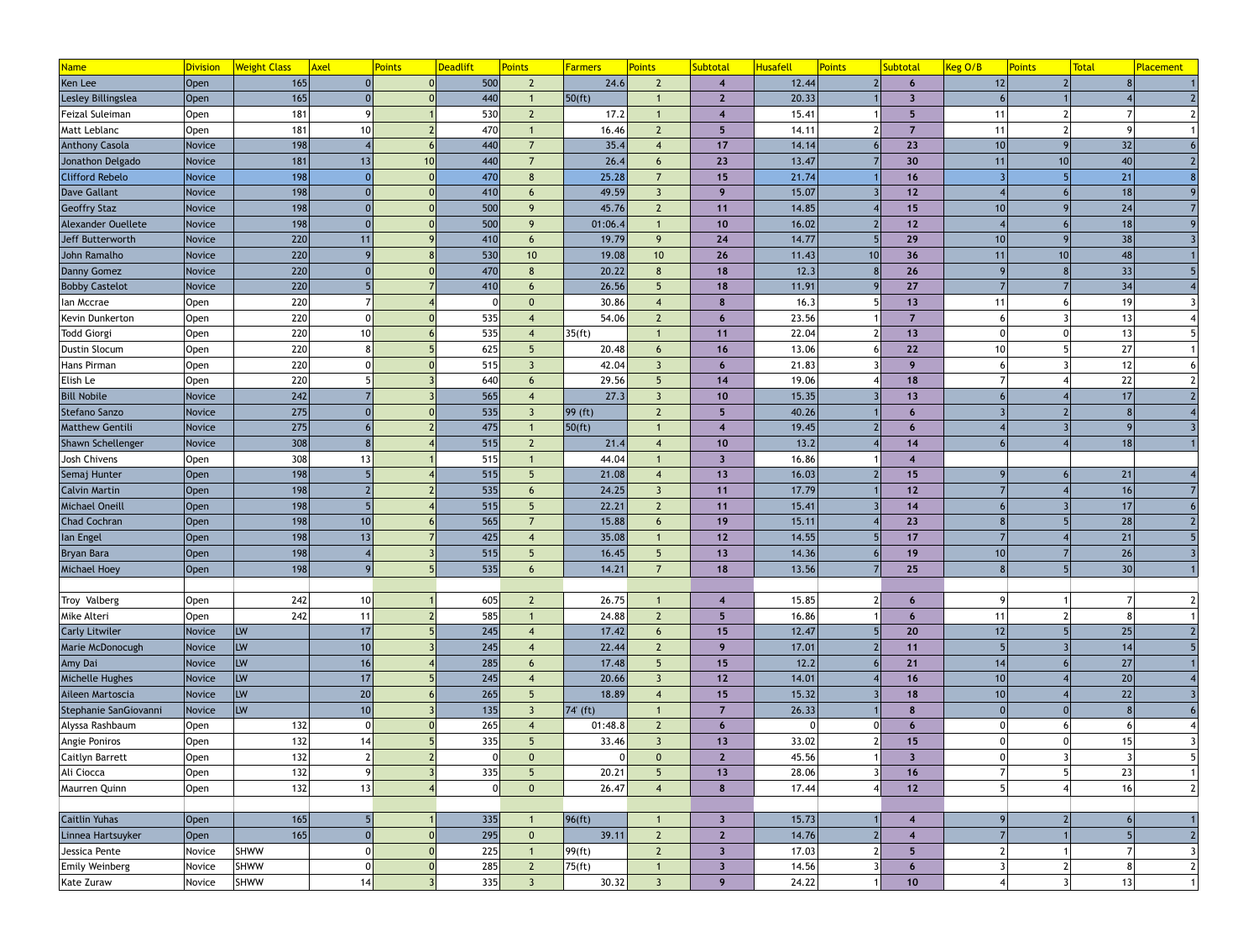| <b>Axel Order and Weights</b> |            |             | Deadlift Order   | Husafell         |        |                         | Farmers          |           |                 | Kegs             |           |
|-------------------------------|------------|-------------|------------------|------------------|--------|-------------------------|------------------|-----------|-----------------|------------------|-----------|
|                               |            |             |                  |                  |        |                         |                  |           |                 |                  |           |
| Silver Bar                    | Platform 1 |             | Platform 1       | Sorinex          |        |                         | Old              |           |                 | Station 1        |           |
| LWW (N)                       | 80lbs      | 10, 5, 2.5  | LWW(N)           | LWW (N)          | 100lbs |                         | LWW(N)           | 100lbs    | 45,             | LWW(N)           | 75lbs     |
| LWW (132)                     | 105lbs     | 25,5        | LWW(132)         | LWW(132)         | 150lbs | 2 Small Chains          | LWW(132)         | 135lbs    | 45, 10, 5       | LWW (132)        | 125lbs    |
| MWW (165)                     | 135lbs     | 45          | MWW(165)         | SHWW (N)         | 150lbs |                         | SHWW (N)         | 150lbs    | 45,10,10        | MWM (165)        | 135lbs    |
| SHWW (199+)                   | 135lbs     | 45          | SHWW (199+)      | LWM (165)        | 185lbs | 2 Large Chains, 1 Small | MWW              | 150lbs    | 45, 10, 10      | SHWW (N)         | 135lbs    |
|                               |            |             |                  | LW Novice        | 185lbs |                         | LWM (165)        | 200lbs    | 45, 45          | LW Novice        | 185lbs    |
| Heavy Bar                     | Platform 2 |             | Platform 2       | MWW (165)        | 185lbs |                         | LW Novice        | 200lbs    | 45, 45          | LWM (165)        | 185lbs    |
| $ 220$ Under $(N)$            | 195lbs     | 45, 10, 2.5 | LW Novice        |                  |        |                         |                  |           |                 |                  |           |
| LWM (165)                     | 195lbs     | 45, 10, 2.5 | <b>LWM 165</b>   | Large Husafell   |        |                         | <b>New</b>       |           |                 | <b>Station 2</b> |           |
| LWM (181)                     | 220lbs     | 45,25       | <b>LWM 181</b>   | LWM (181)        | 240lbs |                         | LWM (181)        | 225lbs    | 45, 45          | LWM (181)        | $235$ lbs |
|                               |            |             |                  | LWM (198)        | 240lbs |                         | LWM (198)        | 225lbs    | 45, 45          | 'LWM(198)        | 235lbs    |
| Tires Bar                     | Platform 3 |             | Platform 3       | <b>HW Novice</b> | 240lbs |                         | <b>HW Novice</b> | 250lbs    | 45, 45, 10, 2.5 | <b>HW Novice</b> | $235$ lbs |
| LWM (198)                     | 220lbs     | Loaded      | LWM (198)        | MWM (220)        | 250lbs | 10lb                    | MWM (220)        | $275$ lbs | 45, 45, 25      | MWM (220)        | $235$ lbs |
| HW Novice                     | 230lbs     | 5,2.5       | <b>HW Novice</b> | MWM(242)         | 275lbs | 3 10lbs                 | MWM (242)        | 300lbs    | 45, 45, 3, 25   | MWM (242)        | 275lbs    |
| MWM(220)                      | 240lbs     | 10, 2.5     | MWM (220)        | <b>SHW</b>       | 325lbs | 7 l10lbs                | <b>SHW</b>       | 325lbs    | 45, 45, 45, 5   | <b>SHWM</b>      | $275$ lbs |
| MWM(242)                      | 255llbs    | 10, 5, 2.5  | MWM (242)        |                  |        |                         |                  |           |                 |                  |           |
| $ SHW (308+)$                 | 295lbs     | 35,5        | SHW (308+)       |                  |        |                         |                  |           |                 |                  |           |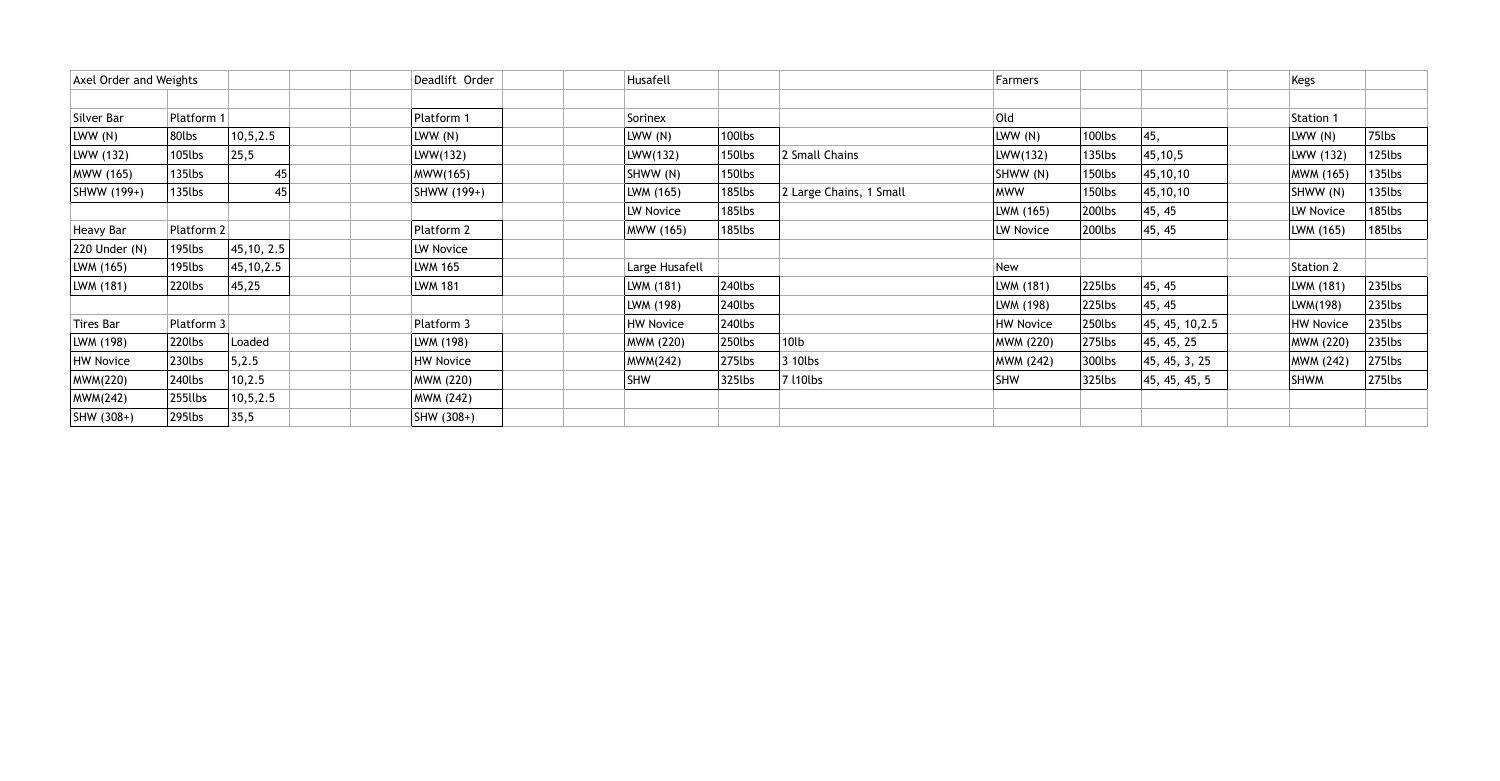| LWW(N)                | 80lbs         | 10, 5, 2.5  |             |           |              |
|-----------------------|---------------|-------------|-------------|-----------|--------------|
| LWW (132)             | 105lbs        | 25,5        |             |           |              |
| MWW (165)             | 135lbs        | 45          |             |           |              |
| SHWW (199+)           | 135lbs        | 45          |             |           |              |
|                       |               |             | <b>Reps</b> | Placement | <b>Score</b> |
| Marie McDonocugh      | <b>Novice</b> | LW          |             |           |              |
| Amy Dai               | <b>Novice</b> | LW          |             |           |              |
| Michelle Hughes       | <b>Novice</b> | Lw          |             |           |              |
| Aileen Martoscia      | <b>Novice</b> | LW          |             |           |              |
| Stephanie SanGiovanni | <b>Novice</b> | LW          |             |           |              |
| <b>Carly Litwiler</b> | <b>Novice</b> | LW          |             |           |              |
| Alyssa Rashbaum       | Open          | 132         |             |           |              |
| Angie Poniros         | Open          | 132         |             |           |              |
| Caitlyn Barrett       | Open          | 132         |             |           |              |
| Ali Ciocca            | Open          | 132         |             |           |              |
| Maurren Quinn         | Open          | 132         |             |           |              |
|                       |               |             |             |           |              |
| <b>Caitlin Yuhas</b>  | Open          | 165         |             |           |              |
|                       |               |             |             |           |              |
| Linnea Hartsuyker     | Open          | 165         |             |           |              |
| Jessica Pente         | Open          | <b>SHWW</b> |             |           |              |
| Emily Weinberg        | Open          | <b>SHWW</b> |             |           |              |
| Kate Zuraw            | Novice        | <b>SHWW</b> |             |           |              |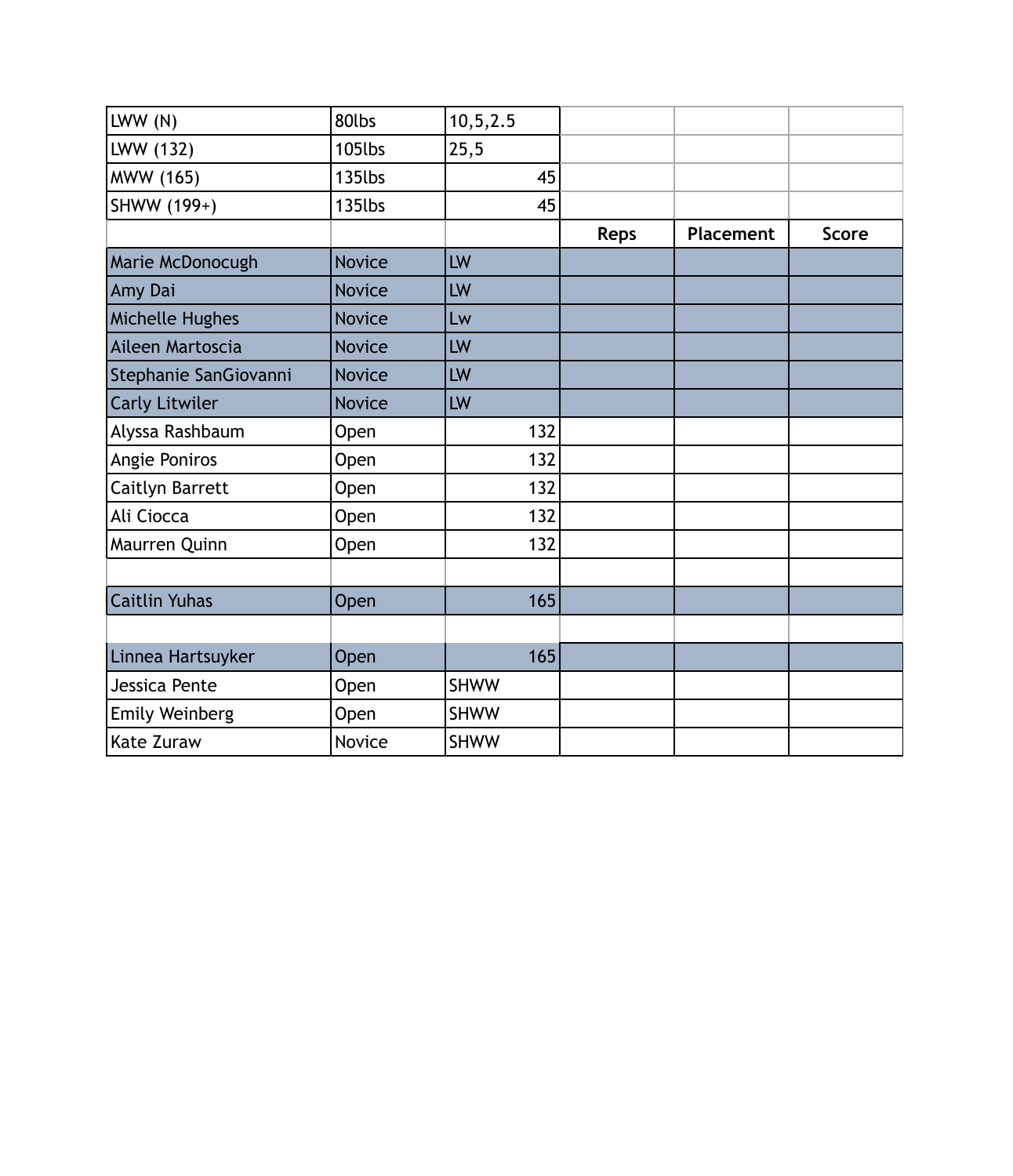| <b>Heavy Bar</b>          | Platform 2    |             |             |           |              |
|---------------------------|---------------|-------------|-------------|-----------|--------------|
| 220 Under (N)             | 195lbs        | 45, 10, 2.5 |             |           |              |
| LWM (165)                 | 195lbs        | 45, 10, 2.5 |             |           |              |
| LWM (181)                 | 220lbs        | 45,25       |             |           |              |
|                           |               |             | <b>Reps</b> | Placement | <b>Score</b> |
| Ken Lee                   | Open          | 165         |             |           |              |
| Lesley Billingslea        | Open          | 165         |             |           |              |
| Feizal Suleiman           | Open          | 181         |             |           |              |
|                           |               |             |             |           |              |
| Matt Leblanc              | Open          | 181         |             |           |              |
| <b>Anthony Casola</b>     | <b>Novice</b> | 198         |             |           |              |
| Jonathon Delgado          | Open          | 181         |             |           |              |
| <b>Clifford Rebelo</b>    | <b>Novice</b> | 198         |             |           |              |
| <b>Dave Gallant</b>       | <b>Novice</b> | 198         |             |           |              |
| <b>Geoffry Staz</b>       | <b>Novice</b> | 198         |             |           |              |
| <b>Alexander Ouellete</b> | <b>Novice</b> | 198         |             |           |              |
| Jeff Butterworth          | <b>Novice</b> | 220         |             |           |              |
| John Ramalho              | <b>Novice</b> | 220         |             |           |              |
| <b>Bobby Castelot</b>     | <b>Novice</b> | 220         |             |           |              |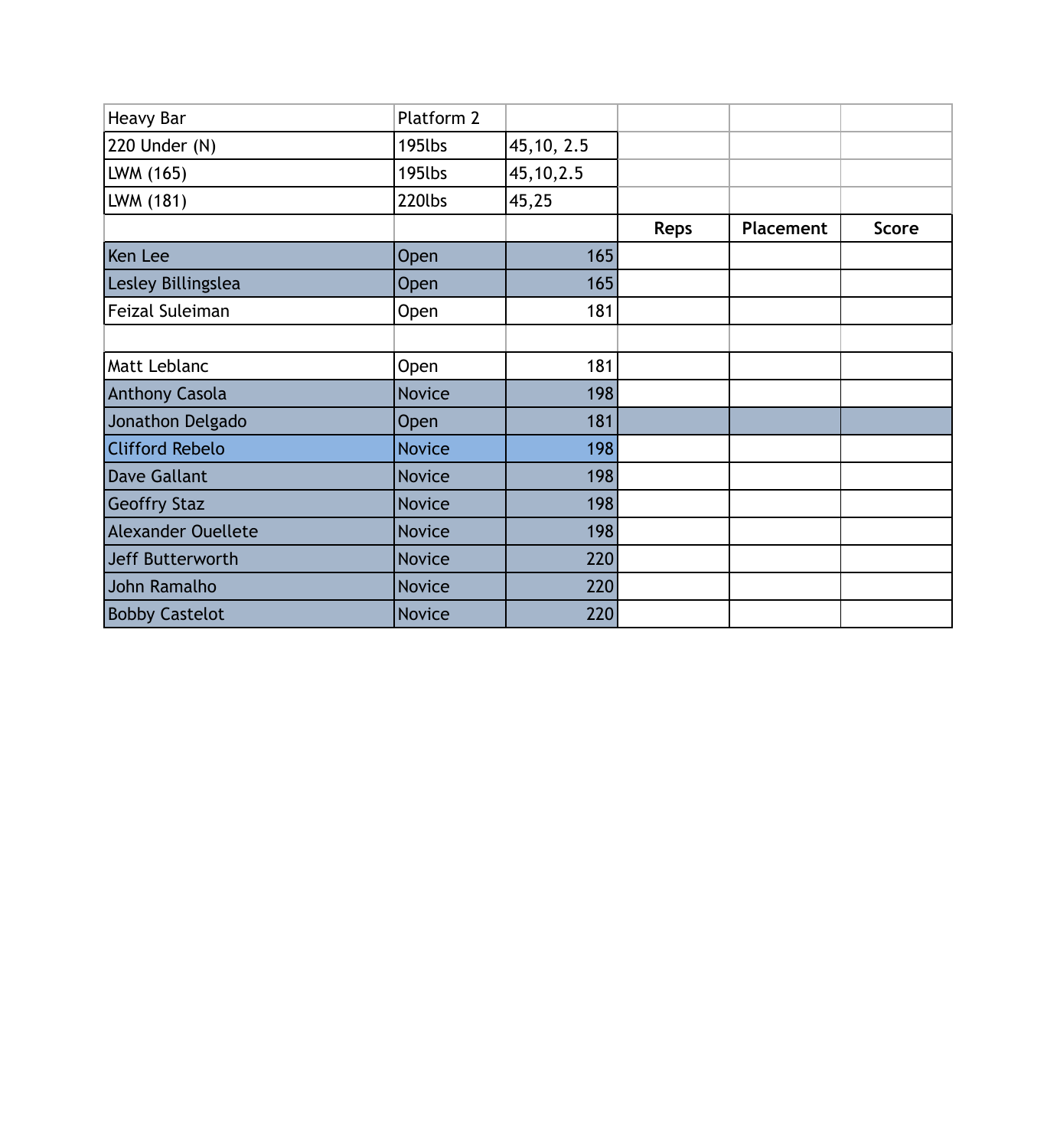| <b>Tires Bar</b>       | Platform 3       |     |             |           |              |
|------------------------|------------------|-----|-------------|-----------|--------------|
| LWM (198)              | 220lbs           |     |             |           |              |
| <b>HW Novice</b>       | 230lbs           |     |             |           |              |
| <b>MWM(220)</b>        | 240lbs           |     |             |           |              |
| <b>MWM(242)</b>        | 255llbs          |     |             |           |              |
| SHW (308+)             | 295lbs           |     |             |           |              |
|                        |                  |     | <b>Reps</b> | Placement | <b>Score</b> |
| lan Mccrae             | Open             | 220 |             |           |              |
| Kevin Dunkerton        | Open             | 220 |             |           |              |
| <b>Todd Giorgi</b>     | Open             | 220 |             |           |              |
| <b>Dustin Slocum</b>   | Open             | 220 |             |           |              |
| Hans Pirman            | Open             | 220 |             |           |              |
| Elish Le               | Open             | 220 |             |           |              |
|                        |                  |     |             |           |              |
| <b>Bill Nobile</b>     | <b>Novice HW</b> | 242 |             |           |              |
| Stefano Sanzo          | Novice HW        | 275 |             |           |              |
| <b>Matthew Gentili</b> | Novice HW        | 275 |             |           |              |
| Shawn Schellenger      | Novice Hw        | 308 |             |           |              |
|                        |                  |     |             |           |              |
| <b>Josh Chivens</b>    | Open             | 308 |             |           |              |
|                        |                  |     |             |           |              |
| Semaj Hunter           | Open             | 198 |             |           |              |
| <b>Calvin Martin</b>   | Open             | 198 |             |           |              |
| Michael Oneill         | Open             | 198 |             |           |              |
| <b>Todd Giorgi</b>     | Open             | 198 |             |           |              |
| Chad Cochran           | Open             | 198 |             |           |              |
| lan Engel              | <b>Open</b>      | 198 |             |           |              |
| <b>Bryan Bara</b>      | Open             | 198 |             |           |              |
| Michael Hoey           | Open             | 198 |             |           |              |
|                        |                  |     |             |           |              |
| Troy Valberg           | Open             | 242 |             |           |              |
| Mike Alteri            | Open             | 242 |             |           |              |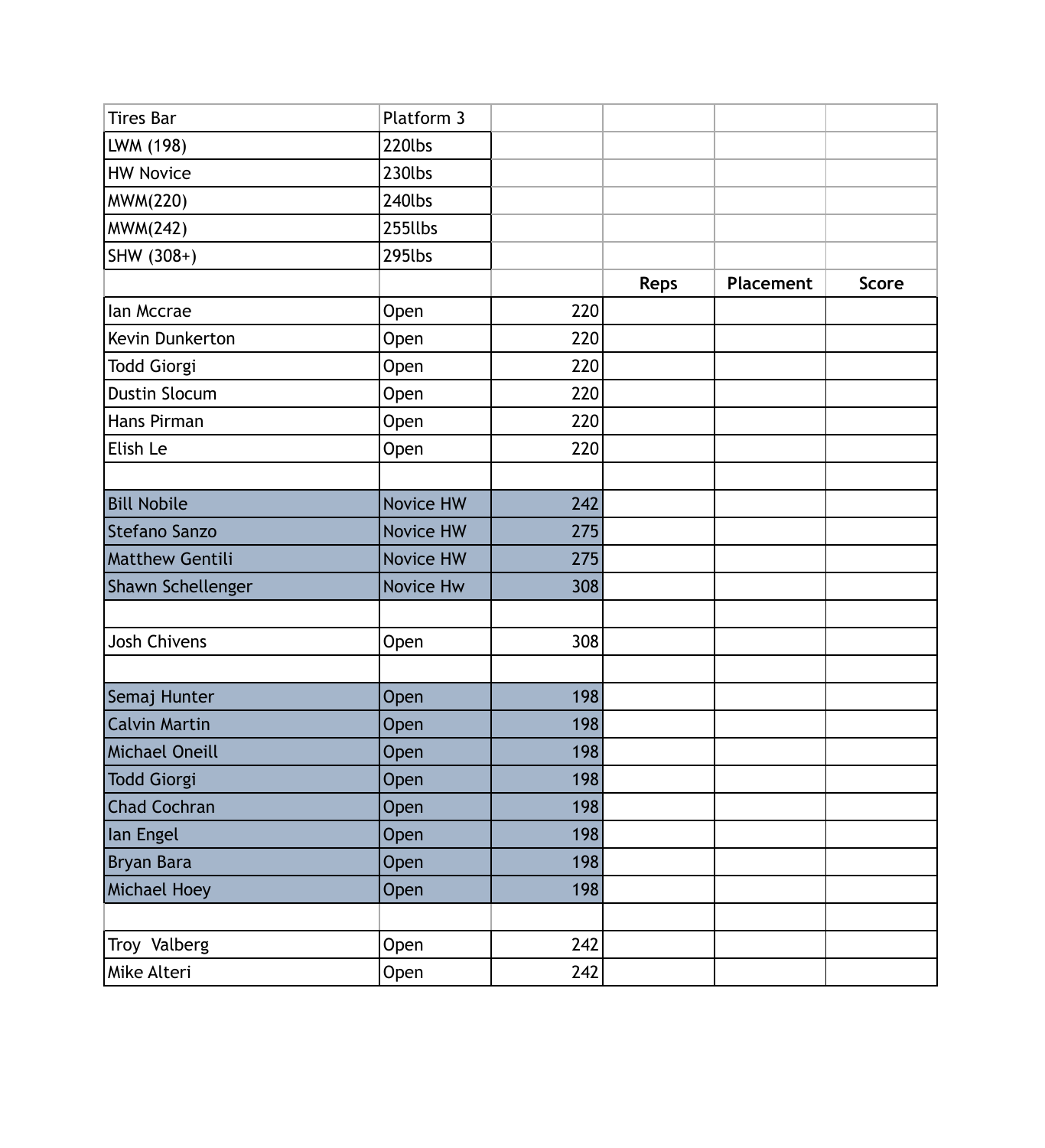| Platform 1                |               |             |             |           |              |
|---------------------------|---------------|-------------|-------------|-----------|--------------|
| LWW(N)                    |               |             |             |           |              |
| LWW(132)                  |               |             |             |           |              |
| MWW(165)                  |               |             |             |           |              |
| SHWW (199+)               |               |             |             |           |              |
|                           |               |             | <b>Reps</b> | Placement | <b>Score</b> |
| Marie McDonocugh          | <b>Novice</b> | LW          |             |           |              |
| Amy Dai                   | <b>Novice</b> | LW          |             |           |              |
| Michelle Hughes           | <b>Novice</b> | LW          |             |           |              |
| Aileen Martoscia          | <b>Novice</b> | LW          |             |           |              |
| Stephanie SanGiova Novice |               | LW          |             |           |              |
| <b>Carly Litwiler</b>     | <b>Novice</b> | LW          |             |           |              |
| Alyssa Rashbaum           | Open          | 132         |             |           |              |
| Angie Poniros             | Open          | 132         |             |           |              |
| Caitlyn Barrett           | Open          | 132         |             |           |              |
| Ali Ciocca                | <b>Open</b>   | 132         |             |           |              |
| Maurren Quinn             | Open          | 132         |             |           |              |
|                           |               |             |             |           |              |
| <b>Caitlin Yuhas</b>      | Open          | 165         |             |           |              |
| Linnea Hartsuyker         | Open          | 165         |             |           |              |
| Jessica Pente             | Novice        | <b>SHWW</b> |             |           |              |
| <b>Emily Weinberg</b>     | Novice        | <b>SHWW</b> |             |           |              |
| Kate Zuraw                | Novice        | <b>SHWW</b> |             |           |              |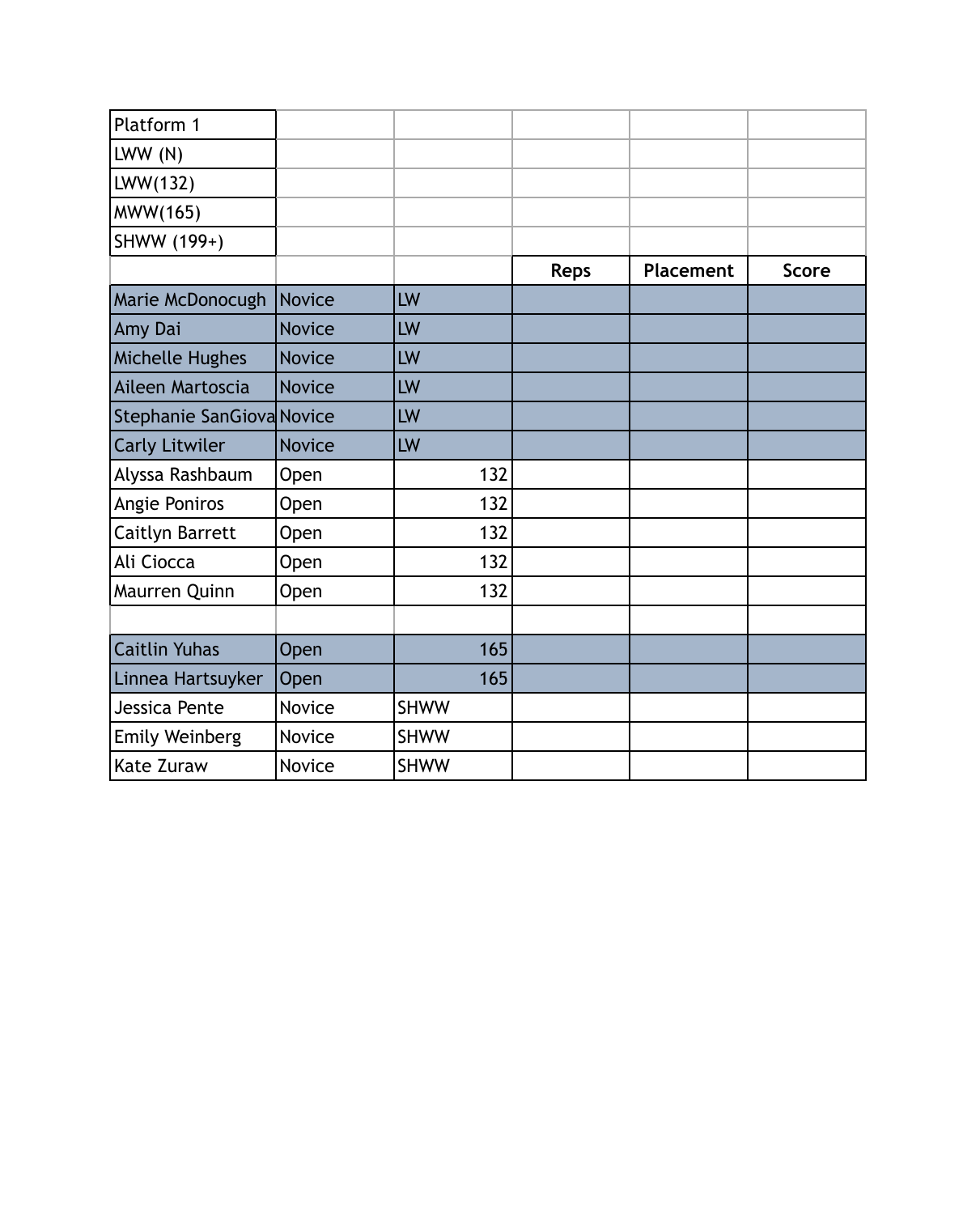|               |     | <b>Reps</b> | Placement | <b>Score</b> |
|---------------|-----|-------------|-----------|--------------|
| Open          | 165 |             |           |              |
| Open          | 165 |             |           |              |
| Open          | 181 |             |           |              |
| Open          | 181 |             |           |              |
| Open          | 181 |             |           |              |
| Open          | 181 |             |           |              |
| <b>Novice</b> | 198 |             |           |              |
| <b>Novice</b> | 198 |             |           |              |
| <b>Novice</b> | 198 |             |           |              |
| <b>Novice</b> | 198 |             |           |              |
| <b>Novice</b> | 198 |             |           |              |
| <b>Novice</b> | 198 |             |           |              |
| <b>Novice</b> | 220 |             |           |              |
| <b>Novice</b> | 220 |             |           |              |
| <b>Novice</b> | 220 |             |           |              |
|               |     |             |           |              |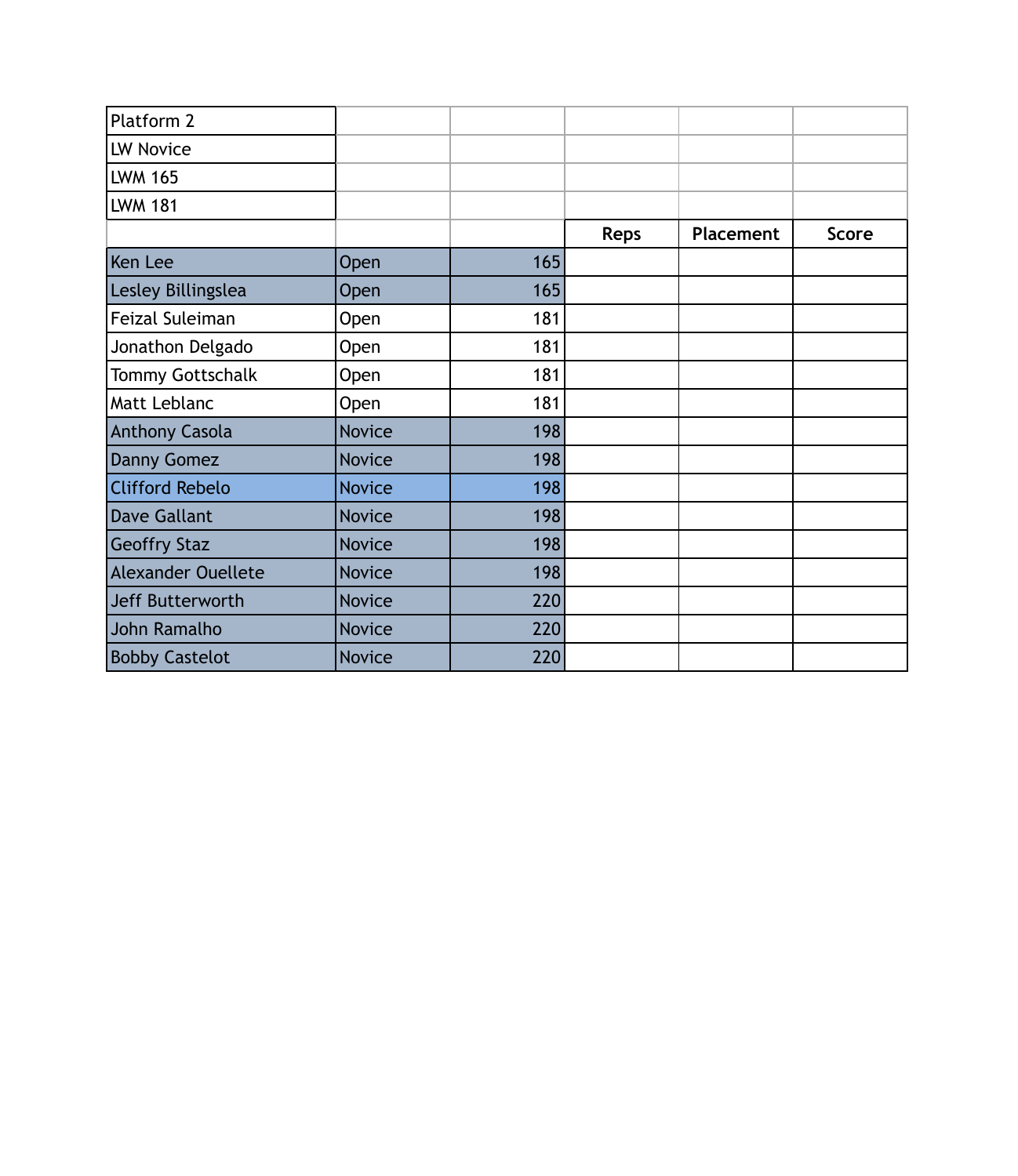| Platform 3             |             |     |             |           |              |
|------------------------|-------------|-----|-------------|-----------|--------------|
| LWM (198)              |             |     |             |           |              |
| <b>HW Novice</b>       |             |     |             |           |              |
| <b>MWM (220)</b>       |             |     |             |           |              |
| <b>MWM (242)</b>       |             |     |             |           |              |
| SHW (308+)             |             |     |             |           |              |
|                        |             |     |             |           |              |
|                        |             |     | <b>Reps</b> | Placement | <b>Score</b> |
| lan Mccrae             | <b>Open</b> | 220 |             |           |              |
| Kevin Dunkerton        | Open        | 220 |             |           |              |
| <b>Todd Giorgi</b>     | Open        | 220 |             |           |              |
| <b>Dustin Slocum</b>   | Open        | 220 |             |           |              |
| Hans Pirman            | Open        | 220 |             |           |              |
| Elish Le               | Open        | 220 |             |           |              |
|                        |             |     |             |           |              |
| <b>Bill Nobile</b>     | Novice HW   | 242 |             |           |              |
| <b>Stefano Sanzo</b>   | Novice HW   | 275 |             |           |              |
| <b>Matthew Gentili</b> | Novice HW   | 275 |             |           |              |
| Shawn Schellenger      | Novice Hw   | 308 |             |           |              |
|                        |             |     |             |           |              |
| <b>Josh Chivens</b>    | Open        | 308 |             |           |              |
|                        |             |     |             |           |              |
| Semaj Hunter           | Open        | 198 |             |           |              |
| <b>Calvin Martin</b>   | Open        | 198 |             |           |              |
| Michael Oneill         | Open        | 198 |             |           |              |
| <b>Todd Giorgi</b>     | Open        | 198 |             |           |              |
| <b>Chad Cochran</b>    | Open        | 198 |             |           |              |
| lan Engel              | Open        | 198 |             |           |              |
| Bryan Bara             | Open        | 198 |             |           |              |
| Michael Hoey           | Open        | 198 |             |           |              |
|                        |             |     |             |           |              |
| Troy Valberg           | Open        | 242 |             |           |              |
| Mike Alteri            | Open        | 242 |             |           |              |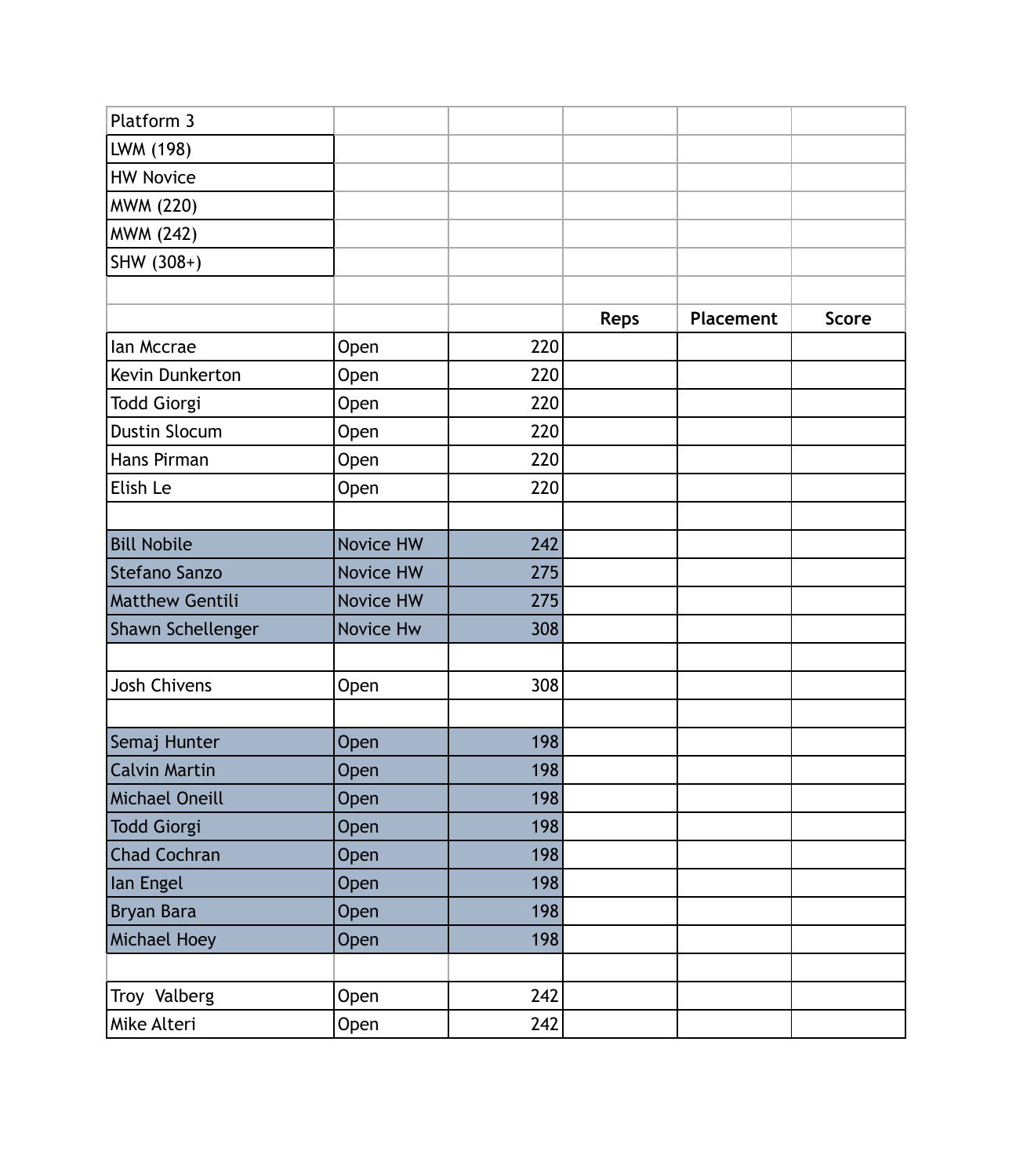| Old                    |               |                  |             |                  |              |
|------------------------|---------------|------------------|-------------|------------------|--------------|
| LWW(N)                 | 100lbs        | 45,              |             |                  |              |
| LWW(132)               | 135lbs        | 45,10,5          |             |                  |              |
| SHWW (N)               | 150lbs        | 45,10,10         |             |                  |              |
| <b>MWW</b>             | 150lbs        | 45,10,10         |             |                  |              |
| LWM (165)              | 200lbs        | 45, 45           |             |                  |              |
| <b>LW Novice</b>       | 200lbs        | 45, 45           |             |                  |              |
|                        |               |                  |             |                  |              |
|                        |               |                  | <b>Time</b> | <b>Placement</b> | <b>Score</b> |
| <b>Carly Litwiler</b>  | <b>Novice</b> | LW               |             |                  |              |
| Marie McDonocugh       | <b>Novice</b> | LW               |             |                  |              |
| Amy Dai                | <b>Novice</b> | LW               |             |                  |              |
| Michelle Hughes        | <b>Novice</b> | LW               |             |                  |              |
| Aileen Martoscia       | <b>Novice</b> | LW               |             |                  |              |
| Stephanie SanGiovanni  | <b>Novice</b> | LW               |             |                  |              |
|                        |               |                  |             |                  |              |
| Alyssa Rashbaum        | Open          | 132              |             |                  |              |
| Angie Poniros          | Open          | 132              |             |                  |              |
| Caitlyn Barrett        | Open          | 132              |             |                  |              |
| Ali Ciocca             | Open          | 132              |             |                  |              |
| Maurren Quinn          | <b>Open</b>   | 132              |             |                  |              |
|                        |               |                  |             |                  |              |
| <b>Caitlin Yuhas</b>   | Open          | 165              |             |                  |              |
| <b>Carly Litwiler</b>  | Open          | 165              |             |                  |              |
| Linnea Hartsuyker      | Open          | 165              |             |                  |              |
| Jessica Pente          | Novice        | <b>SHWW</b>      |             |                  |              |
| Emily Weinberg         | Novice        | <b>SHWW</b>      |             |                  |              |
| Kate Zuraw             | Novice        | <b>SHWW</b>      |             |                  |              |
| Ken Lee                | Open          | 165              |             |                  |              |
| Lesley Billingslea     | Open          | 165              |             |                  |              |
| Anthony Casola         | Novice        | <b>LW Novice</b> |             |                  |              |
| Danny Gomez            | Novice        | LW Novice        |             |                  |              |
| <b>Clifford Rebelo</b> | Novice        | LW Novice        |             |                  |              |
| <b>Dave Gallant</b>    | Novice        | LW Novice        |             |                  |              |
| <b>Geoffry Staz</b>    | Novice        | <b>LW Novice</b> |             |                  |              |
| Alexander Ouellete     | Novice        | LW Novice        |             |                  |              |
| Jeff Butterworth       | Novice        | LW Novice        |             |                  |              |
| John Ramalho           | Novice        | <b>LW Novice</b> |             |                  |              |
| <b>Bobby Castelot</b>  | Novice        | LW Novice        |             |                  |              |
| Jonathon Delgado       | Novice        | LW Novice        |             |                  |              |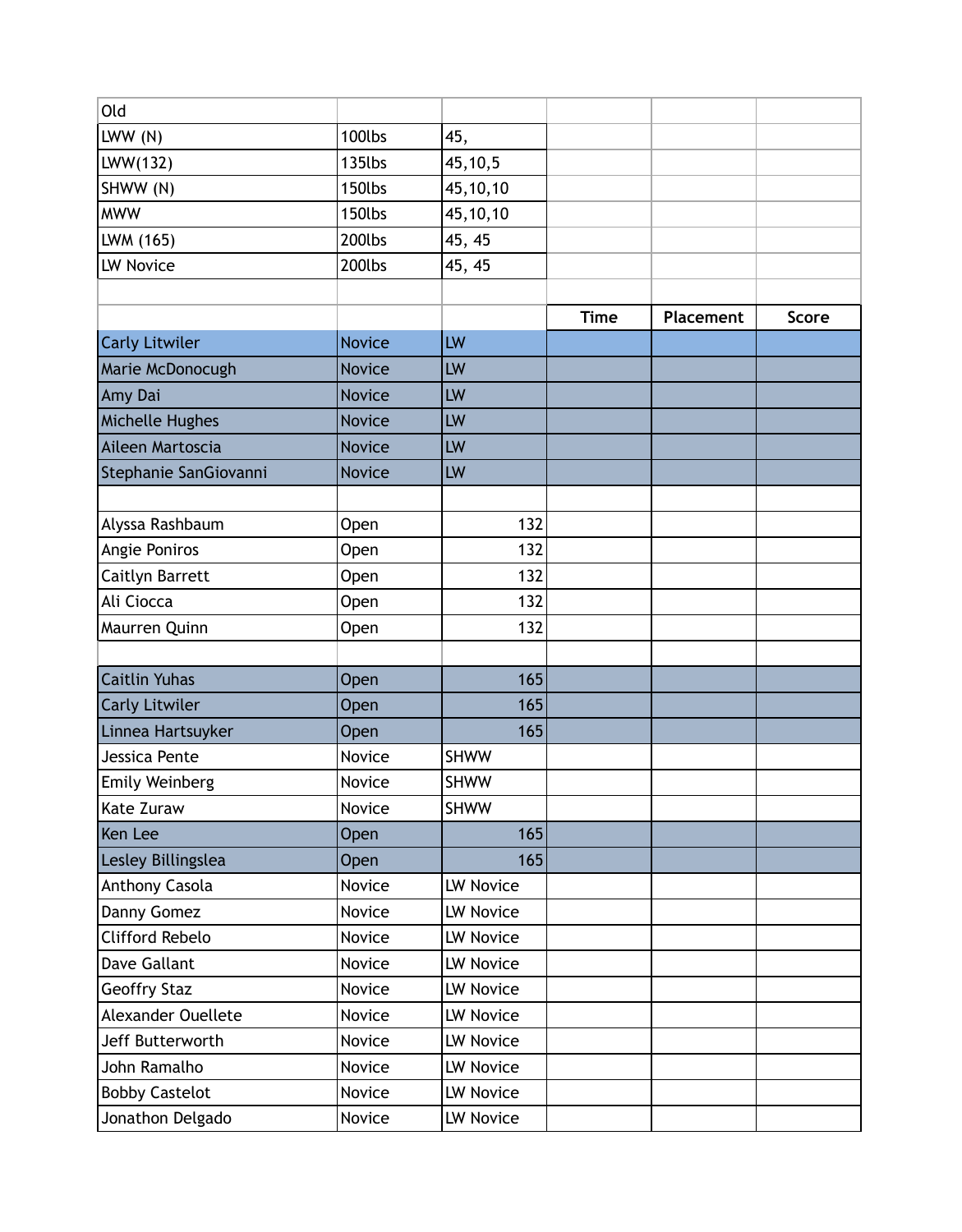| <b>New</b>             |           |                 |      |           |       |
|------------------------|-----------|-----------------|------|-----------|-------|
| LWM (181)              | 225lbs    | 45, 45          |      |           |       |
| LWM (198)              | 225lbs    | 45, 45          |      |           |       |
| <b>HW Novice</b>       | 250lbs    | 45, 45, 10, 2.5 |      |           |       |
| <b>MWM (220)</b>       | 275lbs    | 45, 45, 25      |      |           |       |
| MWM (242)              | 300lbs    | 45, 45, 3, 25   |      |           |       |
| <b>SHW</b>             | 325lbs    | 45, 45, 45, 5   |      |           |       |
|                        |           |                 | Time | Placement | Score |
| Feizal Suleiman        | Open      | 181             |      |           |       |
|                        |           |                 |      |           |       |
| Matt Leblanc           | Open      | 181             |      |           |       |
|                        |           |                 |      |           |       |
| Semaj Hunter           | Open      | 198             |      |           |       |
| <b>Calvin Martin</b>   | Open      | 198             |      |           |       |
| Michael Oneill         | Open      | 198             |      |           |       |
| <b>Todd Giorgi</b>     | Open      | 198             |      |           |       |
| <b>Chad Cochran</b>    | Open      | 198             |      |           |       |
| lan Engel              | Open      | 198             |      |           |       |
| <b>Bryan Bara</b>      | Open      | 198             |      |           |       |
| Michael Hoey           | Open      | 198             |      |           |       |
|                        |           |                 |      |           |       |
| <b>Bill Nobile</b>     | Novice HW | 242             |      |           |       |
| Stefano Sanzo          | Novice HW | 275             |      |           |       |
| <b>Matthew Gentili</b> | Novice HW | 275             |      |           |       |
| Shawn Schellenger      | Novice Hw | 308             |      |           |       |
|                        |           |                 |      |           |       |
| lan Mccrae             | Open      | 220             |      |           |       |
| Kevin Dunkerton        | Open      | 220             |      |           |       |
| <b>Todd Giorgi</b>     | Open      | 220             |      |           |       |
| <b>Dustin Slocum</b>   | Open      | 220             |      |           |       |
| Hans Pirman            | Open      | 220             |      |           |       |
| Elish Le               | Open      | 220             |      |           |       |
|                        |           |                 |      |           |       |
| Troy Valberg           | Open      | 242             |      |           |       |
| Mike Alteri            | Open      | 242             |      |           |       |
|                        |           |                 |      |           |       |
| Josh Chivens           | Open      | 308             |      |           |       |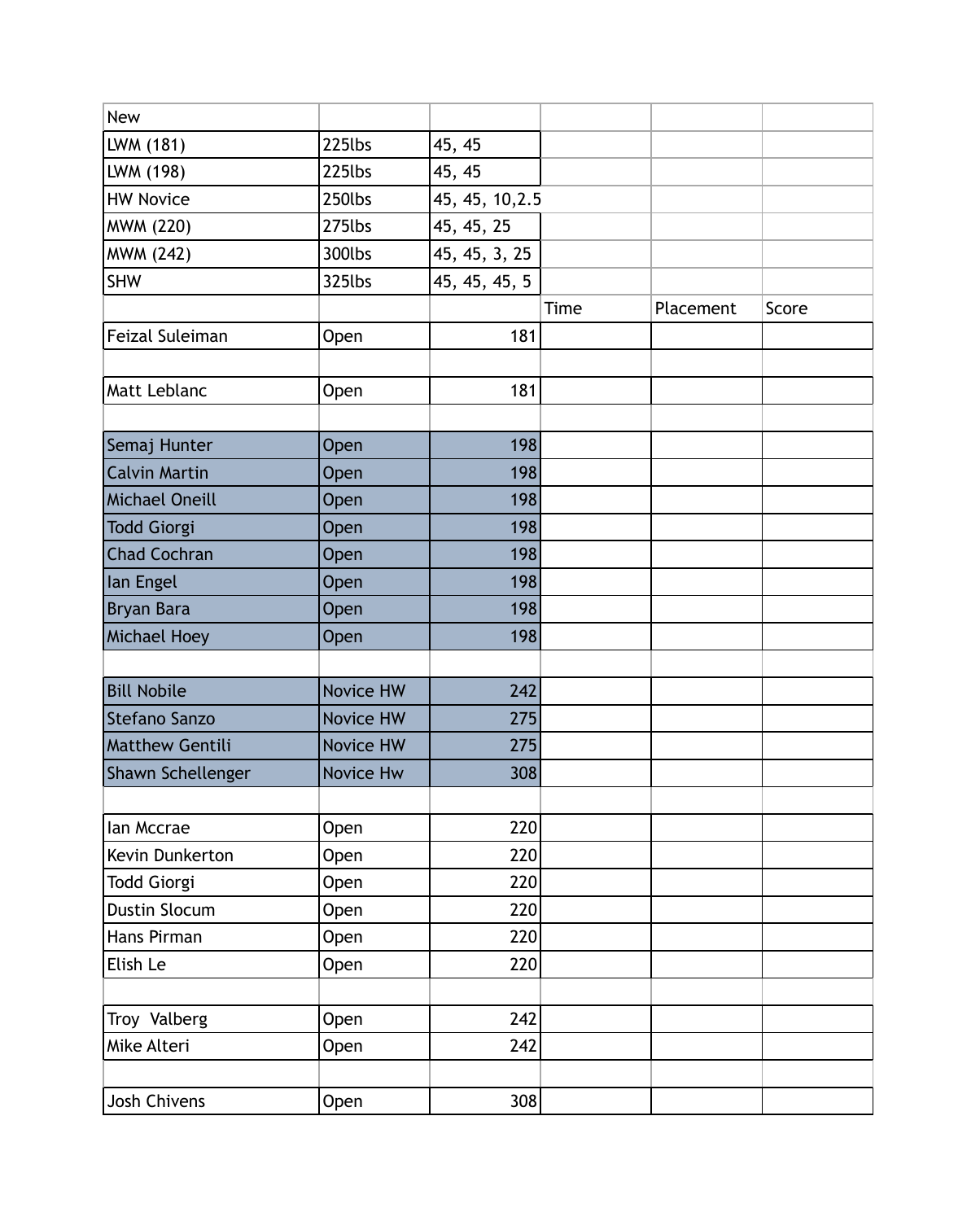| LWW(N)                 | 100lbs        |             |             |           |              |
|------------------------|---------------|-------------|-------------|-----------|--------------|
| LWW(132)               | 150lbs        |             |             |           |              |
| SHWW (N)               | 150lbs        |             |             |           |              |
| LWM (165)              | 185lbs        |             |             |           |              |
| <b>LW Novice</b>       | 185lbs        |             |             |           |              |
| MWW (165)              | 185lbs        |             |             |           |              |
|                        |               |             |             |           |              |
|                        |               |             | <b>Time</b> | Placement | <b>Score</b> |
| <b>Carly Litwiler</b>  | <b>Novice</b> | LW          |             |           |              |
| Marie McDonocugh       | <b>Novice</b> | LW          |             |           |              |
| Amy Dai                | <b>Novice</b> | LW          |             |           |              |
| Michelle Hughes        | <b>Novice</b> | LW          |             |           |              |
| Aileen Martoscia       | <b>Novice</b> | LW          |             |           |              |
| Stephanie SanGiovanni  | <b>Novice</b> | LW          |             |           |              |
|                        |               |             |             |           |              |
| Alyssa Rashbaum        | Open          | 132         |             |           |              |
| Angie Poniros          | Open          | 132         |             |           |              |
| Caitlyn Barrett        | Open          | 132         |             |           |              |
| Ali Ciocca             | Open          | 132         |             |           |              |
| Maurren Quinn          | Open          | 132         |             |           |              |
|                        |               |             |             |           |              |
| <b>Caitlin Yuhas</b>   | Open          | 165         |             |           |              |
| Linnea Hartsuyker      | Open          | 165         |             |           |              |
| Jessica Pente          | Novice        | <b>SHWW</b> |             |           |              |
| <b>Emily Weinberg</b>  | Novice        | <b>SHWW</b> |             |           |              |
| <b>Kate Zuraw</b>      | Novice        | <b>SHWW</b> |             |           |              |
| Ken Lee                | <b>Open</b>   | 165         |             |           |              |
| Lesley Billingslea     | Open          | 165         |             |           |              |
| Anthony Casola         | Novice        | 198         |             |           |              |
| Danny Gomez            | Novice        | 198         |             |           |              |
| <b>Clifford Rebelo</b> | Novice        | 198         |             |           |              |
| Dave Gallant           | Novice        | 198         |             |           |              |
| <b>Geoffry Staz</b>    | Novice        | 198         |             |           |              |
| Alexander Ouellete     | Novice        | 198         |             |           |              |
| Jeff Butterworth       | Novice        | 220         |             |           |              |
| John Ramalho           | Novice        | 220         |             |           |              |
| <b>Bobby Castelot</b>  | Novice        | 220         |             |           |              |
| Jonathon Delgado       | Open          | 181         |             |           |              |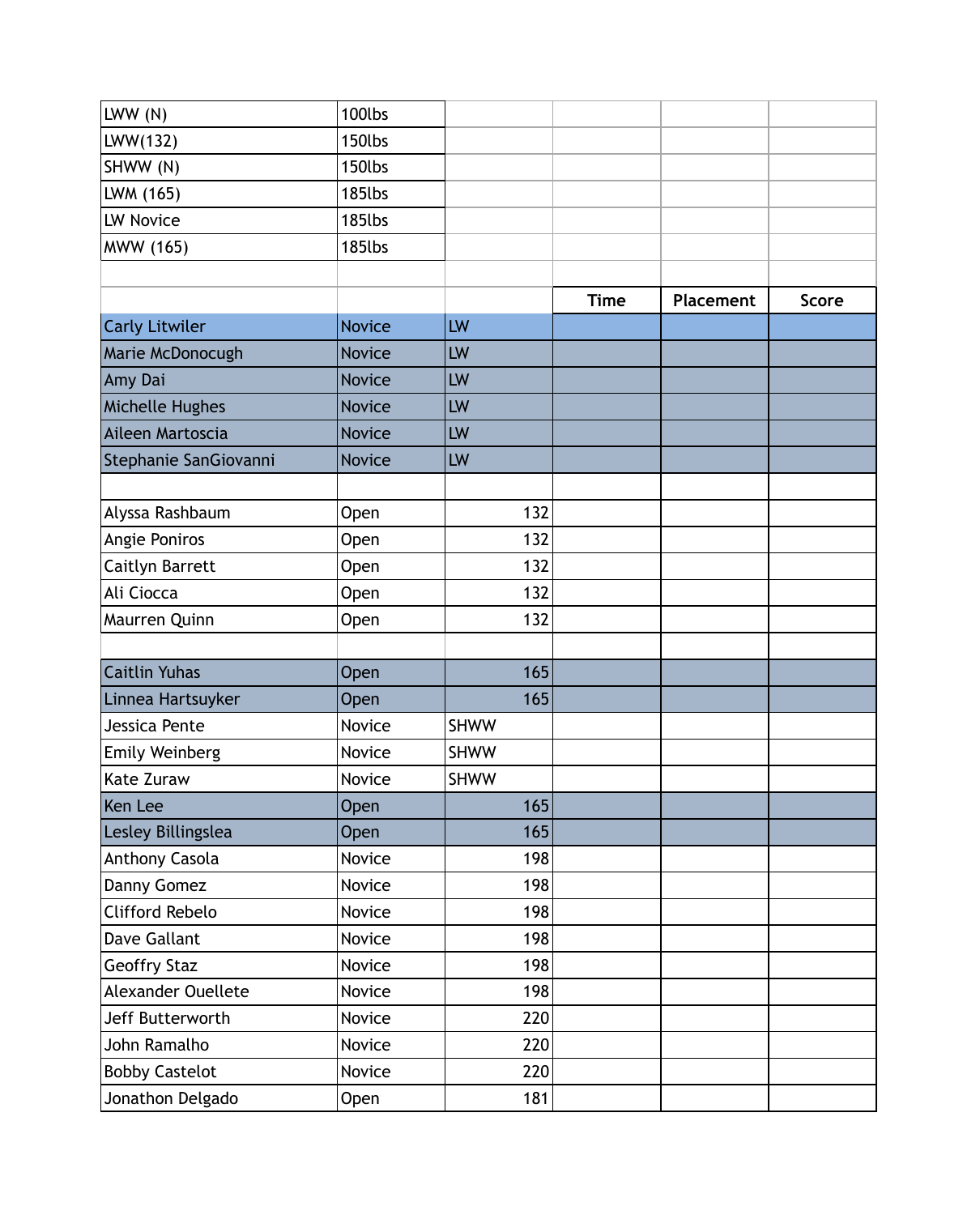| Large Husafell         |                  |     |  |  |
|------------------------|------------------|-----|--|--|
| LWM (181)              | 240lbs           |     |  |  |
| LWM (198)              | 240lbs           |     |  |  |
| <b>HW Novice</b>       | 240lbs           |     |  |  |
| <b>MWM (220)</b>       | 250lbs           |     |  |  |
| <b>MWM(242)</b>        | 275lbs           |     |  |  |
| <b>SHW</b>             | 325lbs           |     |  |  |
|                        |                  |     |  |  |
| Feizal Suleiman        | Open             | 181 |  |  |
|                        |                  |     |  |  |
| Matt Leblanc           | Open             | 181 |  |  |
|                        |                  |     |  |  |
| Semaj Hunter           | Open             | 198 |  |  |
| <b>Calvin Martin</b>   | Open             | 198 |  |  |
| <b>Michael Oneill</b>  | Open             | 198 |  |  |
| <b>Chad Cochran</b>    | Open             | 198 |  |  |
| lan Engel              | Open             | 198 |  |  |
| Bryan Bara             | Open             | 198 |  |  |
|                        |                  |     |  |  |
| <b>Michael Hoey</b>    | Open             | 198 |  |  |
|                        |                  |     |  |  |
| <b>Bill Nobile</b>     | <b>Novice HW</b> | 242 |  |  |
| Stefano Sanzo          | Novice HW        | 275 |  |  |
| <b>Matthew Gentili</b> | Novice HW        | 275 |  |  |
| Shawn Schellenger      | Novice Hw        | 308 |  |  |
|                        |                  |     |  |  |
| lan Mccrae             | Open             | 220 |  |  |
| Kevin Dunkerton        | Open             | 220 |  |  |
| <b>Todd Giorgi</b>     | Open             | 220 |  |  |
| Dustin Slocum          | Open             | 220 |  |  |
| Hans Pirman            | Open             | 220 |  |  |
| Elish Le               | Open             | 220 |  |  |
|                        |                  |     |  |  |
| Troy Valberg           | Open             | 242 |  |  |
| Mike Alteri            | Open             | 242 |  |  |
|                        |                  |     |  |  |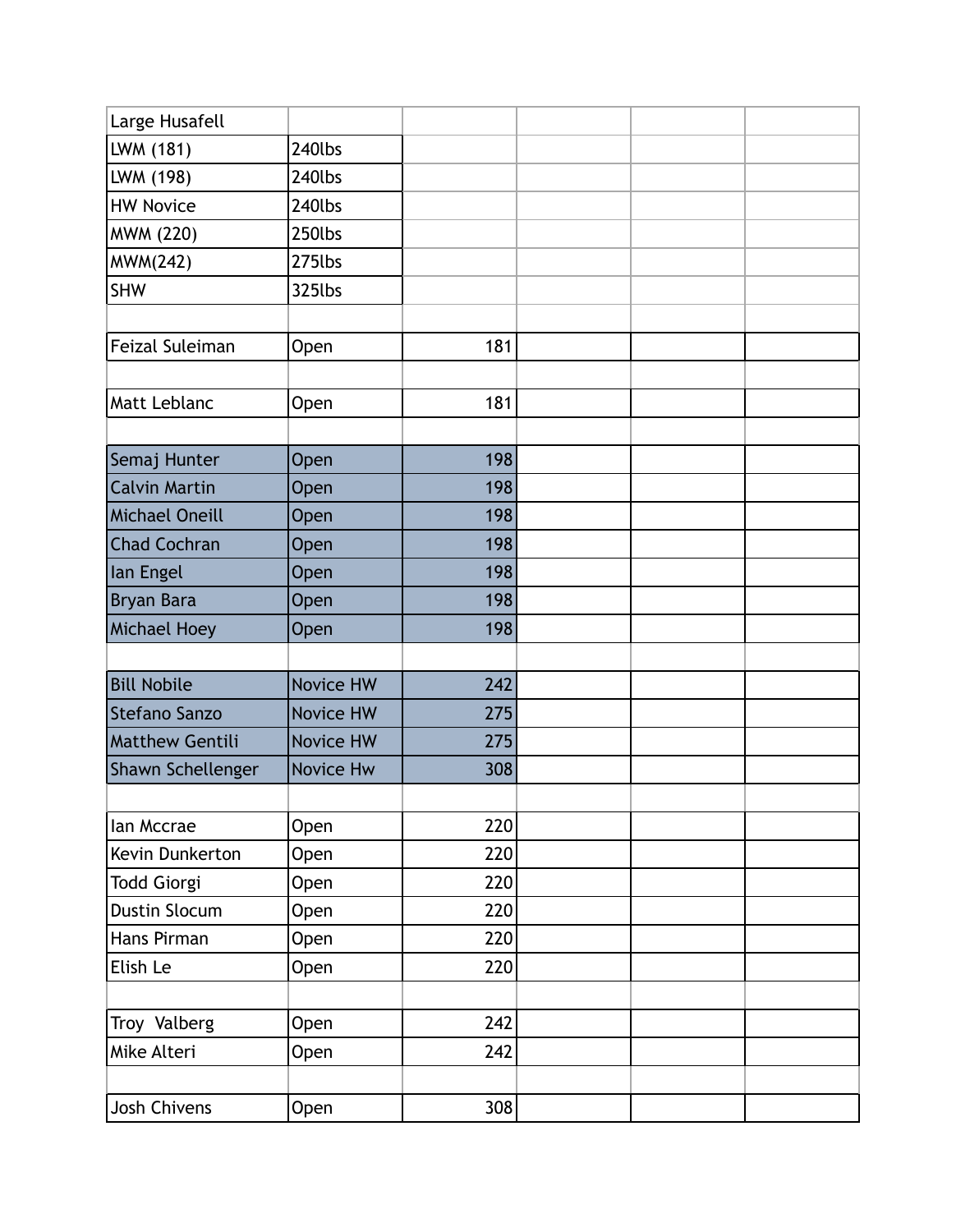| Station 1                   |               |             |             |                  |              |
|-----------------------------|---------------|-------------|-------------|------------------|--------------|
| LWW(N)                      | 75lbs         |             |             |                  |              |
| LWW (132)                   | 125lbs        |             |             |                  |              |
| MWM (165)                   | 135lbs        |             |             |                  |              |
| SHWW (N)                    | 135lbs        |             |             |                  |              |
| LW Novice                   | 185lbs        |             |             |                  |              |
| LWM (165)                   | 185lbs        |             |             |                  |              |
|                             |               |             |             |                  |              |
|                             |               |             | <b>Reps</b> | <b>Placement</b> | <b>Score</b> |
| Marie McDono Novice         |               | 132         |             |                  |              |
| Yi Dai                      | <b>Novice</b> | 132         |             |                  |              |
| Michelle Hugh Novice        |               | 132         |             |                  |              |
| Aileen Martos Novice        |               | 132         |             |                  |              |
| Stephanie San Novice        |               | 148         |             |                  |              |
|                             |               |             |             |                  |              |
| Alyssa Rashba Open          |               | 132         |             |                  |              |
| Angie Ponicos Open          |               | 132         |             |                  |              |
| Caitlyn Barret Open         |               | 132         |             |                  |              |
| Ali Ciocca                  | Open          | 132         |             |                  |              |
| Maurren QuintOpen           |               | 132         |             |                  |              |
|                             |               |             |             |                  |              |
| Caitlin Yahao   Open        |               | 165         |             |                  |              |
| Carly Litwiler Open         |               | 165         |             |                  |              |
| Linnea HartsuOpen           |               | 165         |             |                  |              |
| Jessica Pente Open          |               | 165         |             |                  |              |
| Emily Weinbe Open           |               | 165         |             |                  |              |
| Kate Zuraw                  | Novice        | <b>SHWW</b> |             |                  |              |
| Ken Lee                     | Open          | 165         |             |                  |              |
| Lesley Billings Open        |               | 165         |             |                  |              |
| <b>Anthony Caso Novice</b>  |               | 198         |             |                  |              |
| Danny Gomez Novice          |               | 198         |             |                  |              |
| Clifford Rebel Novice       |               | 198         |             |                  |              |
| Dave Gallant Novice         |               | 198         |             |                  |              |
| Geoffry Staz   Novice       |               | 198         |             |                  |              |
| <b>Alexander Ou Novice</b>  |               | 198         |             |                  |              |
| Jeff Butterwo Novice        |               | 220         |             |                  |              |
| John Ramalho Novice         |               | 220         |             |                  |              |
| <b>Bobby Casteld Novice</b> |               | 220         |             |                  |              |